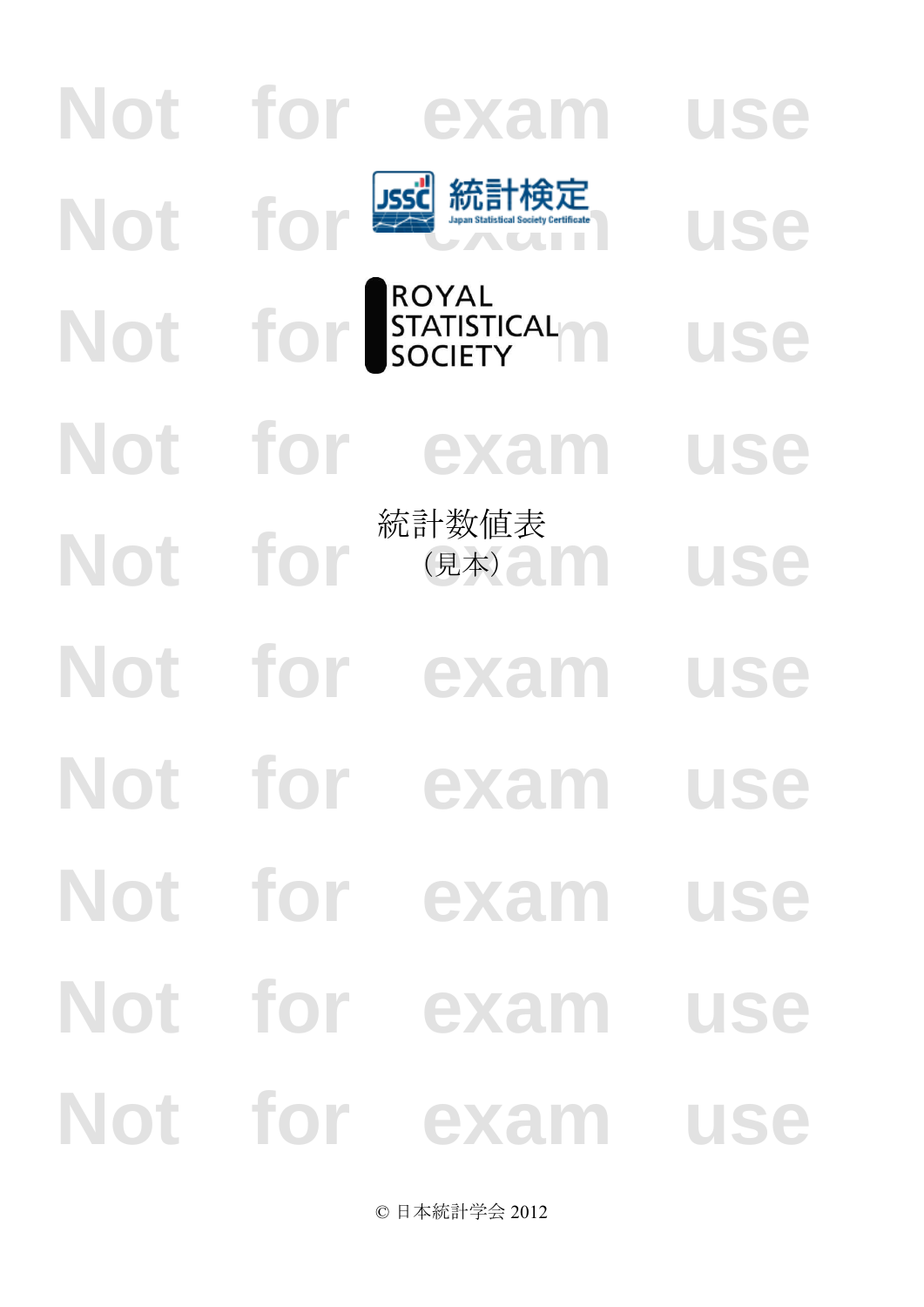|            |                          |                                                          | 日本統計学会統計数値表                                            |                                       |
|------------|--------------------------|----------------------------------------------------------|--------------------------------------------------------|---------------------------------------|
| <b>Not</b> |                          | for                                                      | exam                                                   | use                                   |
| <b>Not</b> |                          | for                                                      | 日次日                                                    | use                                   |
| <b>Not</b> | 表                        | for                                                      | exan                                                   | use<br>頁                              |
| Not        | $\overline{c}$<br>3<br>4 | 2 項分布の 累積分布関数<br>正規分布 の累積分布関数<br>正規分布のパーセント点             | ポアソン分布の 累積分布関数                                         | use<br>$\overline{4}$<br>5<br>6       |
| Not        | 5<br>6<br>7<br>8         | $\mathcal{L}=\chi^2$ 分布のパーセント点<br>F分布のパーセント点<br>相関係数の臨界値 | ステューデントの「分布のパーセント点                                     | 6<br>use<br>$\overline{7}$<br>8<br>14 |
|            | 9<br>10                  | 「ダービン・ワトソン統計量<br>トニーの検定                                  | ウィルコクソンの順位和検定 - マン・ウィッ                                 | 15<br>Ise<br>17                       |
|            |                          |                                                          | 11 ウィルコクソンの符号付き順位検定 18<br>18 12 乱数 ( ) ( ) ( ) 18 18 0 |                                       |
|            |                          |                                                          | Not for exam use                                       |                                       |
|            |                          |                                                          | Not for exam use                                       |                                       |
|            |                          |                                                          | Not for exam use                                       |                                       |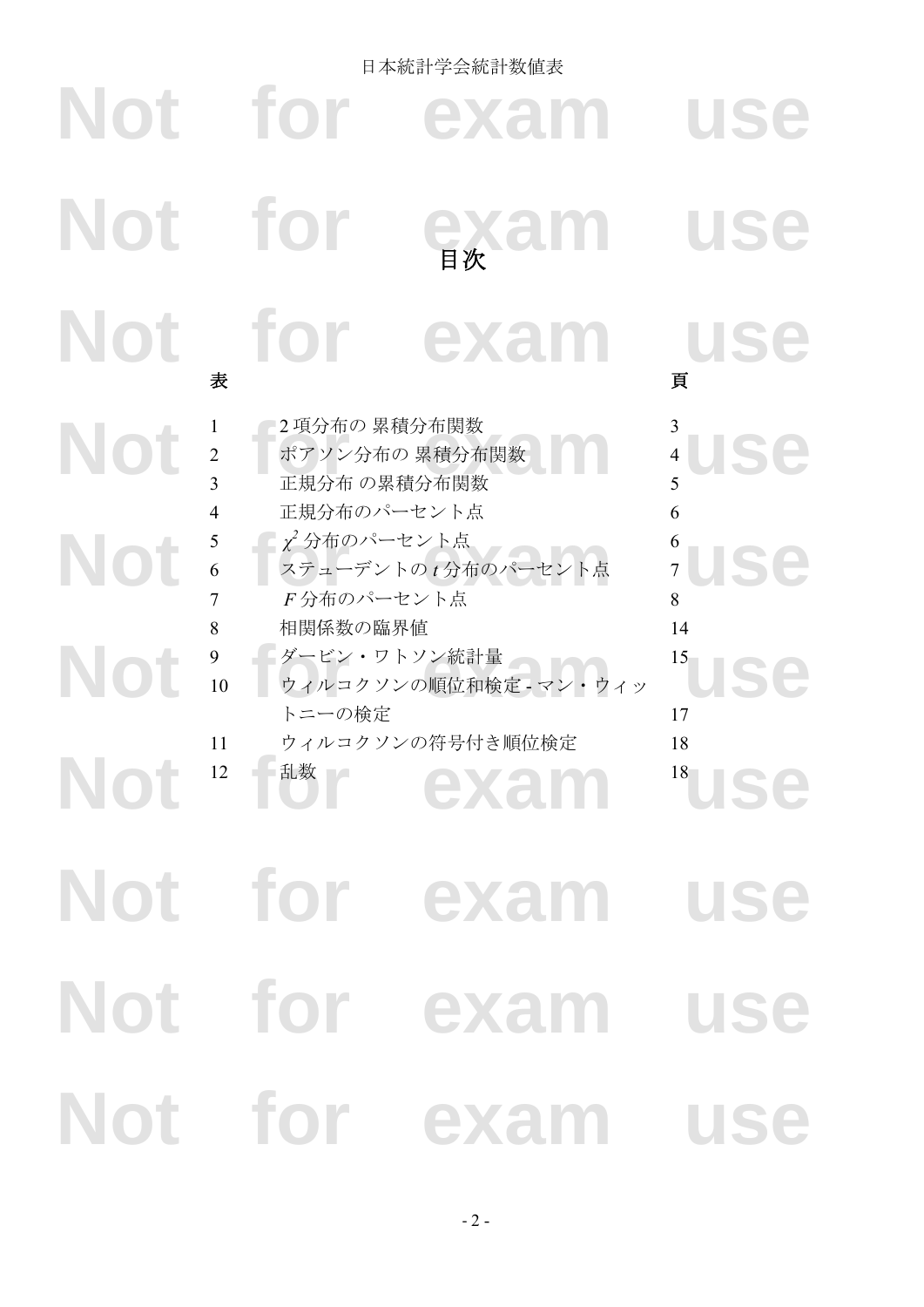## Not for <sub>表1:2項分布の累積分布関数</sub>

Not<sup>*P(X ≤ x*) cb3. (2) examine x examine x examine x examine x examine x examine x examine x examine x examine x examine x examine x examine x examine x examine x examine x examine x examine x examine x examine x examine </sup> 表の値は,*X* が試行回数 *n*,パラメータ *p* の 2 項分布に従うときの *P*(*X x*) である.

| $p =$                 | 0.05             | 0.10             | 0.15             | 0.20             | 0.25             | 0.30             | 0.35             | 0.40             | 0.45             | 0.50             |
|-----------------------|------------------|------------------|------------------|------------------|------------------|------------------|------------------|------------------|------------------|------------------|
| $n=5$ , $x=0$         | 0.7738           | 0.5905           | 0.4437           | 0.3277           | 0.2373           | 0.1681           | 0.1160           | 0.0778           | 0.0503           | 0.0312           |
| 1                     | 0.9774           | 0.9185           | 0.8352           | 0.7373           | 0.6328           | 0.5282           | 0.4284           | 0.3370           | 0.2562           | 0.1875           |
| 2                     | 0.9988           | 0.9914           | 0.9734           | 0.9421           | 0.8965           | 0.8369           | 0.7648           | 0.6826           | 0.5931           | 0.5000           |
| 3<br>4                | 1.0000           | 0.9995           | 0.9978           | 0.9933           | 0.9844           | 0.9692           | 0.9460           | 0.9130           | 0.8688<br>0.9815 | 0.8125           |
|                       | 1.0000           | 1.0000           | 0.9999           | 0.9997           | 0.9990           | 0.9976           | 0.9947           | 0.9898           |                  | 0.9688           |
| $n=10, x=0$           | 0.5987           | 0.3487           | 0.1969           | 0.1074           | 0.0563           | 0.0282           | 0.0135           | 0.0060           | 0.0025           | 0.0010           |
| 1                     | 0.9139           | 0.7361           | 0.5443           | 0.3758           | 0.2440           | 0.1493           | 0.0860           | 0.0464           | 0.0233           | 0.0107           |
| 2                     | 0.9885           | 0.9298           | 0.8202           | 0.6778           | 0.5256           | 0.3828           | 0.2616           | 0.1673           | 0.0996           | 0.0547           |
| 3                     | 0.9990           | 0.9872           | 0.9500           | 0.8791           | 0.7759           | 0.6496           | 0.5138           | 0.3823           | 0.2660           | 0.1719           |
| 4                     | 0.9999           | 0.9984           | 0.9901           | 0.9672           | 0.9219           | 0.8497           | 0.7515           | 0.6331           | 0.5044           | 0.3770           |
| 5<br>6                | 1.0000<br>1.0000 | 0.9999<br>1.0000 | 0.9986<br>0.9999 | 0.9936<br>0.9991 | 0.9803<br>0.9965 | 0.9527<br>0.9894 | 0.9051<br>0.9740 | 0.8338<br>0.9452 | 0.7384<br>0.8980 | 0.6230<br>0.8281 |
|                       | 1.0000           | 1.0000           | 1.0000           | 0.9999           | 0.9996           | 0.9984           | 0.9952           | 0.9877           | 0.9726           | 0.9453           |
| 8                     | 1.0000           | 1.0000           | 1.0000           | 1.0000           | 1.0000           | 0.9999           | 0.9995           | 0.9983           | 0.9955           | 0.9893           |
| 9                     | 1.0000           | 1.0000           | 1.0000           | 1.0000           | 1.0000           | 1.0000           | 1.0000           | 0.9999           | 0.9997           | 0.9990           |
|                       |                  |                  |                  |                  |                  |                  |                  |                  |                  |                  |
| $n=15, x=0$<br>1      | 0.4633<br>0.8290 | 0.2059<br>0.5490 | 0.0874<br>0.3186 | 0.0352<br>0.1671 | 0.0134<br>0.0802 | 0.0047<br>0.0353 | 0.0016<br>0.0142 | 0.0005<br>0.0052 | 0.0001<br>0.0017 | 0.0000<br>0.0005 |
| $\overline{c}$        | 0.9638           | 0.8159           | 0.6042           | 0.3980           | 0.2361           | 0.1268           | 0.0617           | 0.0271           | 0.0107           | 0.0037           |
| 3                     | 0.9945           | 0.9444           | 0.8227           | 0.6482           | 0.4613           | 0.2969           | 0.1727           | 0.0905           | 0.0424           | 0.0176           |
| $\overline{4}$        | 0.9994           | 0.9873           | 0.9383           | 0.8358           | 0.6865           | 0.5155           | 0.3519           | 0.2173           | 0.1204           | 0.0592           |
| 5                     | 0.9999           | 0.9978           | 0.9832           | 0.9389           | 0.8516           | 0.7216           | 0.5643           | 0.4032           | 0.2608           | 0.1509           |
| 6                     | 1.0000           | 0.9997           | 0.9964           | 0.9819           | 0.9434           | 0.8689           | 0.7548           | 0.6098           | 0.4522           | 0.3036           |
| 7                     | 1.0000           | 1.0000           | 0.9994           | 0.9958           | 0.9827           | 0.9500           | 0.8868           | 0.7869           | 0.6535           | 0.5000           |
| 8                     | 1.0000           | 1.0000           | 0.9999           | 0.9992           | 0.9958           | 0.9848           | 0.9578           | 0.9050           | 0.8182           | 0.6964           |
| 9                     | 1.0000           | 1.0000           | 1.0000           | 0.9999           | 0.9992           | 0.9963           | 0.9876           | 0.9662           | 0.9231           | 0.8491           |
| 10<br>11              | 1.0000<br>1.0000 | 1.0000<br>1.0000 | 1,0000<br>1.0000 | 1.0000<br>1.0000 | 0.9999<br>1.0000 | 0.9993<br>0.9999 | 0.9972<br>0.9995 | 0.9907<br>0.9981 | 0.9745<br>0.9937 | 0.9408<br>0.9824 |
| 12                    | 1.0000           | 1.0000           | 1.0000           | 1.0000           | 1.0000           | 1.0000           | 0.9999           | 0.9997           | 0.9989           | 0.9963           |
| 13                    | 1.0000           | 1.0000           | 1.0000           | 1.0000           | 1.0000           | 1,0000           | 1.0000           | 1.0000           | 0.9999           | 0.9995           |
| 14                    | 1.0000           | 1.0000           | 1.0000           | 1.0000           | 1.0000           | 1.0000           | 1.0000           | 1.0000           | 1.0000           | 1.0000           |
|                       |                  |                  |                  |                  |                  |                  |                  |                  |                  |                  |
| $n=20, x=0$<br>1      | 0.3585<br>0.7358 | 0.1216<br>0.3917 | 0.0388<br>0.1756 | 0.0115<br>0.0692 | 0.0032<br>0.0243 | 0.0008<br>0.0076 | 0.0002<br>0.0021 | 0.0000<br>0.0005 | 0.0000<br>0.0001 | 0.0000<br>0.0000 |
| $\overline{c}$        | 0.9245           | 0.6769           | 0.4049           | 0.2061           | 0.0913           | 0.0355           | 0.0121           | 0.0036           | 0.0009           | 0.0002           |
| 3                     | 0.9841           | 0.8670           | 0.6477           | 0.4114           | 0.2252           | 0.1071           | 0.0444           | 0.0160           | 0.0049           | 0.0013           |
| $\overline{4}$        | 0.9974           | 0.9568           | 0.8298           | 0.6296           | 0.4148           | 0.2375           | 0.1182           | 0.0510           | 0.0189           | 0.0059           |
| 5                     | 0.9997           | 0.9887           | 0.9327           | 0.8042           | 0.6172           | 0.4164           | 0.2454           | 0.1256           | 0.0553           | 0.0207           |
| 6                     | 1.0000           | 0.9976           | 0.9781           | 0.9133           | 0.7858           | 0.6080           | 0.4166           | 0.2500           | 0.1299           | 0.0577           |
| 7                     | 1.0000           | 0.9996           | 0.9941           | 0.9679           | 0.8982           | 0.7723           | 0.6010           | 0.4159           | 0.2520           | 0.1316           |
| 8<br>9                | 1.0000           | 0.9999           | 0.9987           | 0.9900<br>0.9974 | 0.9591           | 0.8867<br>0.9520 | 0.7624           | 0.5956           | 0.4143           | 0.2517           |
|                       | 1.0000<br>1.0000 | 1.0000<br>1.0000 | 0.9998<br>1.0000 | 0.9994           | 0.9861<br>0.9961 | 0.9829           | 0.8782<br>0.9468 | 0.7553<br>0.8725 | 0.5914<br>0.7507 | 0.4119<br>0.5881 |
| 10 <sub>o</sub><br>11 | 1.0000           | 1.0000           | 1.0000           | 0.9999           | 0.9991           | 0.9949           | 0.9804           | 0.9435           | 0.8692           | 0.7483           |
| 12                    | 1.0000           | 1.0000           | 1.0000           | 1.0000           | 0.9998           | 0.9987           | 0.9940           | 0.9790           | 0.9420           | 0.8684           |
| 13                    | 1.0000           | 1.0000           | 1.0000           | 1.0000           | 1.0000           | 0.9997           | 0.9985           | 0.9935           | 0.9786           | 0.9423           |
| 14                    | 1.0000           | 1.0000           | 1.0000           | 1.0000           | 1.0000           | 1.0000           | 0.9997           | 0.9984           | 0.9936           | 0.9793           |
| 15                    | 1.0000           | 1.0000           | 1.0000           | 1.0000           | 1.0000           | 1.0000           | 1.0000           | 0.9997           | 0.9985           | 0.9941           |
| 16                    | 1.0000           | 1,0000           | 1,0000           | 1.0000           | 1.0000           | 1.0000           | 1.0000           | 1.0000           | 0.9997           | 0.9987           |
| 17<br>18              | 1.0000           | 1.0000           | 1.0000           | 1,0000           | 1.0000           | 1.0000           | 1.0000           | 1.0000           | 1.0000           | 0.9998           |
|                       | 1.0000           | 1,0000           | 1.0000           | 1.0000           | 1.0000           | 1.0000           | 1.0000           | 1,0000           | 1.0000           | 1.0000           |
|                       |                  |                  |                  |                  |                  |                  |                  |                  |                  | Í                |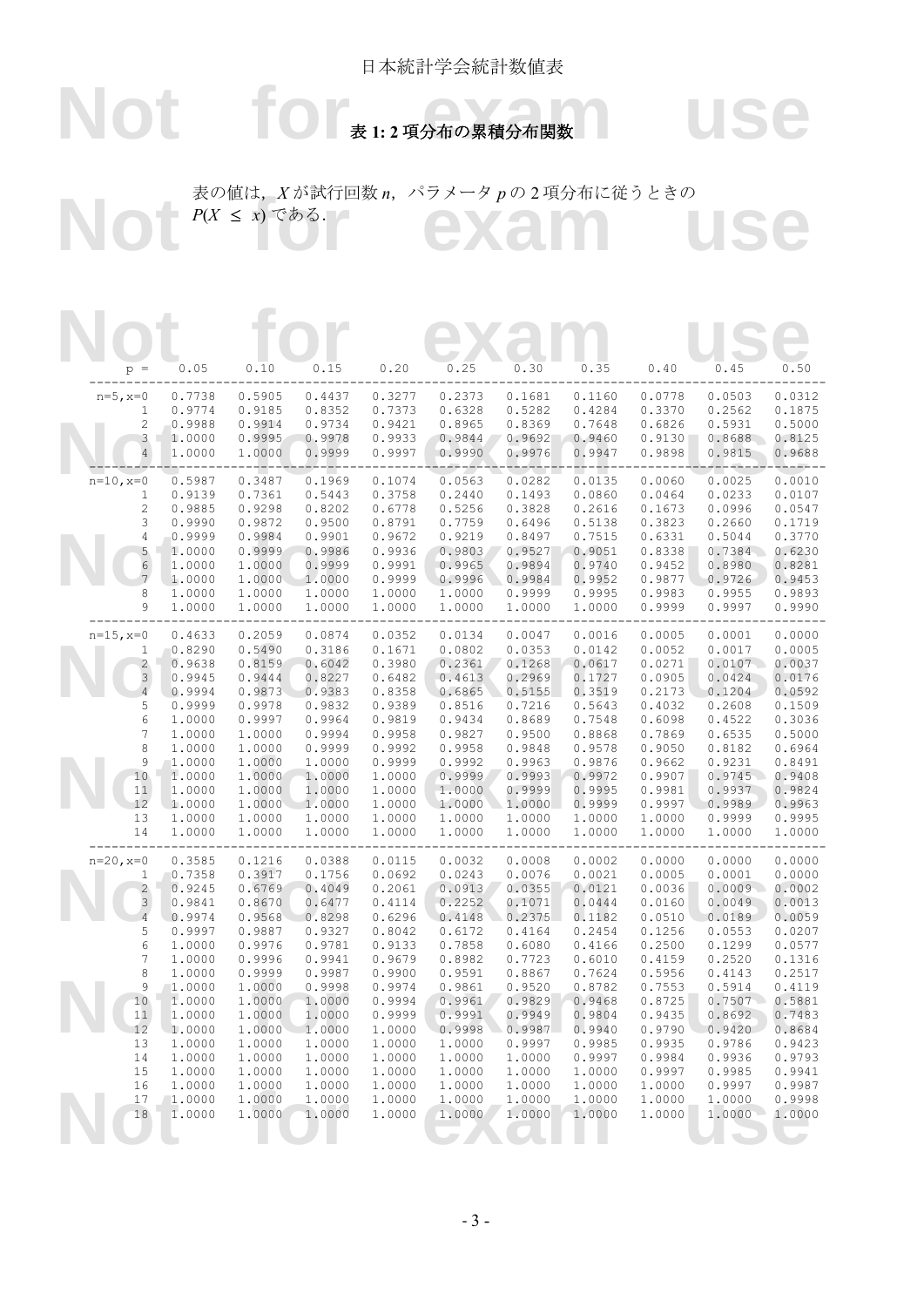## Not for <sub>表2: ポアソン分布の累積分布関数</sub>

Not  $f(X \leq x)$ <sup>The c</sup>exam use 表の値は,*X* がパラメータ *μ* のポアソン分布に従うときの  $P(X \leq x)$ である.

|                                  | $\ensuremath{\mathbf{0}}$ . $\ensuremath{\mathbf{5}}$ | $1\, . \, 0$     | 1.5              | 2.0              | 2.5              | $3.0$            | 3.5              | 4.0              | $4\,.5$          | $5.0$            |
|----------------------------------|-------------------------------------------------------|------------------|------------------|------------------|------------------|------------------|------------------|------------------|------------------|------------------|
| $x=0$                            | 0.6065                                                | 0.3679           | 0.2231           | 0.1353           | 0.0821           | 0.0498           | 0.0302           | 0.0183           | 0.0111           | 0.0067           |
| $\mathbf{1}$                     | 0.9098                                                | 0.7358           | 0.5578           | 0.4060           | 0.2873           | 0.1991           | 0.1359           | 0.0916           | 0.0611           | 0.0404           |
| $\sqrt{2}$                       | 0.9856                                                | 0.9197           | 0.8088           | 0.6767           | 0.5438           | 0.4232           | 0.3208           | 0.2381           | 0.1736           | 0.1247           |
| 3                                | 0.9982                                                | 0.9810           | 0.9344           | 0.8571           | 0.7576           | 0.6472           | 0.5366           | 0.4335           | 0.3423           | 0.2650           |
| $\overline{4}$                   | 0.9998                                                | 0.9963           | 0.9814           | 0.9473           | 0.8912           | 0.8153           | 0.7254           | 0.6288           | 0.5321           | 0.4405           |
| 5                                | 1.0000                                                | 0.9994           | 0.9955           | 0.9834           | 0.9580           | 0.9161           | 0.8576           | 0.7851           | 0.7029           | 0.6160           |
| $\overline{6}$<br>$\overline{7}$ | 1.0000                                                | 0.9999           | 0.9991           | 0.9955           | 0.9858           | 0.9665           | 0.9347           | 0.8893           | 0.8311           | 0.7622           |
|                                  | 1.0000<br>1.0000                                      | 1.0000<br>1.0000 | 0.9998<br>1.0000 | 0.9989           | 0.9958<br>0.9989 | 0.9881           | 0.9733<br>0.9901 | 0.9489<br>0.9786 | 0.9134<br>0.9597 | 0.8666           |
| $\,8\,$<br>9                     | 1.0000                                                | 1.0000           | 1.0000           | 0.9998<br>1.0000 | 0.9997           | 0.9962<br>0.9989 | 0.9967           | 0.9919           | 0.9829           | 0.9319<br>0.9682 |
| $10$                             | 1.0000                                                | 1.0000           | 1.0000           | 1.0000           | 0.9999           | 0.9997           | 0.9990           | 0.9972           | 0.9933           | 0.9863           |
| 11                               | 1.0000                                                | 1.0000           | 1.0000           | 1.0000           | 1.0000           | 0.9999           | 0.9997           | 0.9991           | 0.9976           | 0.9945           |
| 12                               | 1.0000                                                | 1.0000           | 1.0000           | 1.0000           | 1.0000           | 1.0000           | 0.9999           | 0.9997           | 0.9992           | 0.9980           |
| 13                               | 1.0000                                                | 1.0000           | 1.0000           | 1.0000           | 1.0000           | 1.0000           | 1.0000           | 0.9999           | 0.9997           | 0.9993           |
| 14                               | 1.0000                                                | 1,0000           | 1.0000           | 1.0000           | 1.0000           | 1.0000           | 1.0000           | 1.0000           | 0.9999           | 0.9998           |
| 15                               | 1.0000                                                | 1,0000           | 1.0000           | 1.0000           | 1.0000           | 1.0000           | 1.0000           | 1.0000           | 1.0000           | 0.9999           |
| 16                               | 1.0000                                                | 1.0000           | 1.0000           | 1.0000           | 1.0000           | 1.0000           | 1.0000           | 1.0000           | 1.0000           | 1.0000           |
|                                  |                                                       |                  |                  |                  |                  |                  |                  |                  |                  |                  |
| $\mu$ =                          | 5.5                                                   | $6 \, . \, 0$    | $6.5$            | $7\, . \, 0$     | 7.5              | $\,8$ . $0$      | $8.5\,$          | 9.0              | 9.5              | 10.0             |
| $x=0$                            | 0.0041                                                | 0.0025           | 0.0015           | 0.0009           | 0.0006           | 0.0003           | 0.0002           | 0.0001           | 0.0001           | 0.0000           |
| $\mathbf{1}$                     | 0.0266                                                | 0.0174           | 0.0113           | 0.0073           | 0.0047           | 0.0030           | 0.0019           | 0.0012           | 0.0008           | 0.0005           |
| $\overline{c}$                   | 0.0884                                                | 0.0620           | 0.0430           | 0.0296           | 0.0203           | 0.0138           | 0.0093           | 0.0062           | 0.0042           | 0.0028           |
| 3                                | 0.2017                                                | 0.1512           | 0.1118           | 0.0818           | 0.0591           | 0.0424           | 0.0301           | 0.0212           | 0.0149           | 0.0103           |
| 4                                | 0.3575                                                | 0.2851           | 0.2237           | 0.1730           | 0.1321           | 0.0996           | 0.0744           | 0.0550           | 0.0403           | 0.0293           |
| 5                                | 0.5289                                                | 0.4457           | 0.3690           | 0.3007           | 0.2414           | 0.1912           | 0.1496           | 0.1157           | 0.0885           | 0.0671           |
| 6                                | 0.6860                                                | 0.6063           | 0.5265           | 0.4497           | 0.3782           | 0.3134           | 0.2562           | 0.2068           | 0.1649           | 0.1301           |
| $\overline{7}$                   | 0.8095                                                | 0.7440           | 0.6728           | 0.5987           | 0.5246           | 0.4530           | 0.3856           | 0.3239           | 0.2687           | 0.2202           |
| $\,8\,$                          | 0.8944                                                | 0.8472           | 0.7916           | 0.7291           | 0.6620           | 0.5925           | 0.5231           | 0.4557           | 0.3918           | 0.3328           |
| $\mathcal{G}$                    | 0.9462                                                | 0.9161           | 0.8774           | 0.8305           | 0.7764           | 0.7166           | 0.6530           | 0.5874           | 0.5218           | 0.4579           |
| 10                               | 0.9747                                                | 0.9574           | 0.9332           | 0.9015           | 0.8622           | 0.8159           | 0.7634           | 0.7060           | 0.6453           | 0.5830           |
| 11                               | 0.9890                                                | 0.9799           | 0.9661           | 0.9467           | 0.9208           | 0.8881           | 0.8487           | 0.8030           | 0.7520           | 0.6968           |
| 12                               | 0.9955                                                | 0.9912           | 0.9840           | 0.9730           | 0.9573<br>0.9784 | 0.9362           | 0.9091           | 0.8758           | 0.8364           | 0.7916<br>0.8645 |
| 13<br>14                         | 0.9983                                                | 0.9964           | 0.9929<br>0.9970 | 0.9872           |                  | 0.9658           | 0.9486<br>0.9726 | 0.9261           | 0.8981           |                  |
| 15                               | 0.9994<br>0.9998                                      | 0.9986<br>0.9995 | 0.9988           | 0.9943<br>0.9976 | 0.9897<br>0.9954 | 0.9827<br>0.9918 | 0.9862           | 0.9585<br>0.9780 | 0.9400<br>0.9665 | 0.9165<br>0.9513 |
| 16                               | 0.9999                                                | 0.9998           | 0.9996           | 0.9990           | 0.9980           | 0.9963           | 0.9934           | 0.9889           | 0.9823           | 0.9730           |
| 17                               | 1.0000                                                | 0.9999           | 0.9998           | 0.9996           | 0.9992           | 0.9984           | 0.9970           | 0.9947           | 0.9911           | 0.9857           |
| 18                               | 1.0000                                                | 1.0000           | 0.9999           | 0.9999           | 0.9997           | 0.9993           | 0.9987           | 0.9976           | 0.9957           | 0.9928           |
| 19                               | 1.0000                                                | 1,0000           | 1.0000           | 1,0000           | 0.9999           | 0.9997           | 0.9995           | 0.9989           | 0.9980           | 0.9965           |
| 20                               | 1.0000                                                | 1.0000           | 1.0000           | 1.0000           | 1.0000           | 0.9999           | 0.9998           | 0.9996           | 0.9991           | 0.9984           |
| 21                               |                                                       |                  |                  |                  | 1.0000           | 1.0000           | 0.9999           | 0.9998           | 0.9996           | 0.9993           |
|                                  |                                                       |                  |                  |                  |                  |                  |                  |                  |                  |                  |
|                                  | 1.0000                                                | 1.0000           | 1.0000           | 1.0000           |                  |                  |                  |                  |                  |                  |
| 22<br>23                         | 1.0000<br>1.0000                                      | 1.0000<br>1.0000 | 1.0000<br>1.0000 | 1.0000<br>1.0000 | 1.0000<br>1.0000 | 1.0000<br>1.0000 | 1.0000<br>1.0000 | 0.9999<br>1.0000 | 0.9999<br>0.9999 | 0.9997<br>0.9999 |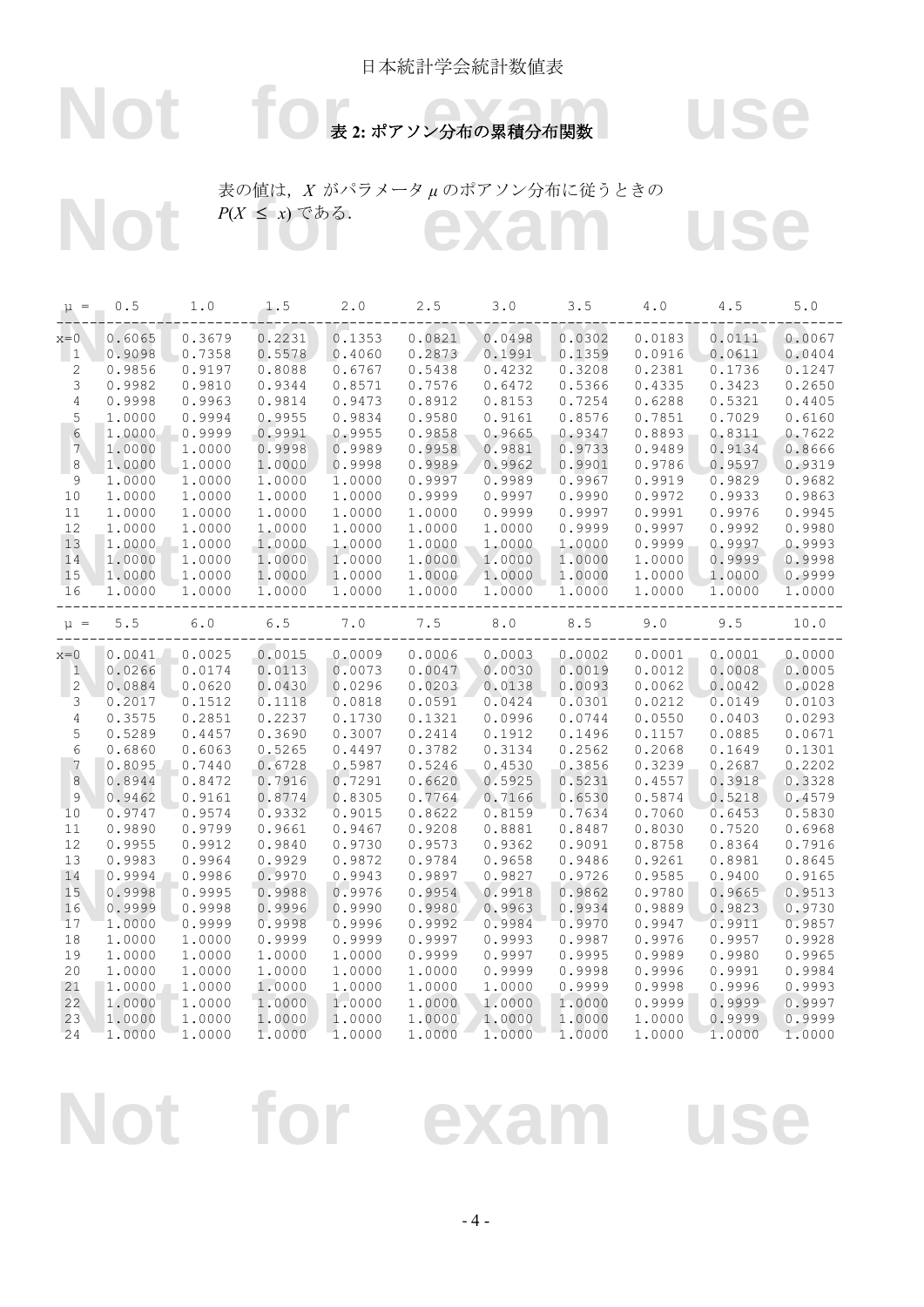## Not for <sub>表</sub>3: 正規分布の累積分布関数

 $Z \sim N(0,1)$  のときの関数  $\Phi(z) = P(Z \leq z) = \frac{1}{\sqrt{2\pi}} \int_{-\infty}^{z} e^{-\frac{1}{2}t^2} dt$  の値が<br>表に与えられている  $1_{12}$  $\frac{1}{e^2}$ 2 *z*  $e^{-\frac{t}{2}t^2}$  *dt* の値が 表に与えられている.

| $\boldsymbol{Z}$ | $\Phi(z)$ | z    | $\Phi(z)$ | Ζ    | $\Phi(z)$       | $\boldsymbol{Z}$ | $\Phi(z)$ | $\boldsymbol{Z}$ | $\Phi\left(\,z\,\right)$ |  |
|------------------|-----------|------|-----------|------|-----------------|------------------|-----------|------------------|--------------------------|--|
| 0.00             | 0.5000    | 0.50 | 0.6915    | 1.00 | 0.8413          | 1.50             | 0.9332    | 2.00             | 0.9772                   |  |
| 0.01             | 0.5040    | 0.51 | 0.6950    | 1.01 | 0.8438          | 1.51             | 0.9345    | 2.02             | 0.9783                   |  |
| 0.02             | 0.5080    | 0.52 | 0.6985    | 1.02 | 0.8461          | 1.52             | 0.9357    | 2.04             | 0.9793                   |  |
| 0.03             | 0.5120    | 0.53 | 0.7019    | 1.03 | 0.8485          | 1.53             | 0.9370    | 2.06             | 0.9803                   |  |
| 0.04             | 0.5160    | 0.54 | 0.7054    | 1.04 | 0.8508          | 1.54             | 0.9382    | 2.08             | 0.9812                   |  |
| 0.05             | 0.5199    | 0.55 | 0.7088    | 1.05 | 0.8531          | 1.55             | 0.9394    | 2.10             | 0.9821                   |  |
| 0.06             | 0.5239    | 0.56 | 0.7123    | 1.06 | 0.8554          | 1.56             | 0.9406    | 2.12             | 0.9830                   |  |
| 0.07             | 0.5279    | 0.57 | 0.7157    | 1.07 | 0.8577          | 1.57             | 0.9418    | 2.14             | 0.9838                   |  |
| 0.08             | 0.5319    | 0.58 | 0.7190    | 1.08 | 0.8599          | 1.58             | 0.9429    | 2.16             | 0.9846                   |  |
| 0.09             | 0.5359    | 0.59 | 0.7224    | 1.09 | 0.8621          | 1.59             | 0.9441    | 2.18             | 0.9854                   |  |
| 0.10             | 0.5398    | 0.60 | 0.7257    | 1.10 | 0.8643          | 1.60             | 0.9452    | 2.20             | 0.9861                   |  |
| 0.11             | 0.5438    | 0.61 | 0.7291    | 1.11 | 0.8665          | 1.61             | 0.9463    | 2.22             | 0.9868                   |  |
| 0.12             | 0.5478    | 0.62 | 0.7324    | 1.12 | 0.8686          | 1.62             | 0.9474    | 2.24             | 0.9875                   |  |
| 0.13             | 0.5517    | 0.63 | 0.7357    | 1.13 | 0.8708          | 1.63             | 0.9484    | 2.26             | 0.9881                   |  |
| 0.14             | 0.5557    | 0.64 | 0.7389    | 1.14 | 0.8729          | 1.64             | 0.9495    | 2.28             | 0.9887                   |  |
| 0.15             | 0.5596    | 0.65 | 0.7422    | 1.15 | 0.8749          | 1.65             | 0.9505    | 2.30             | 0.9893                   |  |
| 0.16             | 0.5636    | 0.66 | 0.7454    | 1.16 | 0.8770          | 1.66             | 0.9515    | 2.32             | 0.9898                   |  |
| 0.17             | 0.5675    | 0.67 | 0.7486    | 1.17 | 0.8790          | 1.67             | 0.9525    | 2.34             | 0.9904                   |  |
| 0.18             | 0.5714    | 0.68 | 0.7517    | 1.18 | 0.8810          | 1.68             | 0.9535    | 2.36             | 0.9909                   |  |
| 0.19             | 0.5753    | 0.69 | 0.7549    | 1.19 | 0.8830          | 1.69             | 0.9545    | 2.38             | 0.9913                   |  |
| 0.20             | 0.5793    | 0.70 | 0.7580    | 1.20 | 0.8849          | 1.70             | 0.9554    | 2.40             | 0.9918                   |  |
| 0.21             | 0.5832    | 0.71 | 0.7611    | 1.21 | 0.8869          | 1.71             | 0.9564    | 2.42             | 0.9922                   |  |
| 0.22             | 0.5871    | 0.72 | 0.7642    | 1.22 | 0.8888          | 1.72             | 0.9573    | 2.44             | 0.9927                   |  |
| 0.23             | 0.5910    | 0.73 | 0.7673    | 1.23 | 0.8907          | 1.73             | 0.9582    | 2.46             | 0.9931                   |  |
| 0.24             | 0.5948    | 0.74 | 0.7704    | 1.24 | 0.8925          | 1.74             | 0.9591    | 2.48             | 0.9934                   |  |
| 0.25             | 0.5987    | 0.75 | 0.7734    | 1.25 | 0.8944          | 1.75             | 0.9599    | 2.50             | 0.9938                   |  |
| 0.26             | 0.6026    | 0.76 | 0.7764    | 1.26 | 0.8962          | 1.76             | 0.9608    | 2.55             | 0.9946                   |  |
| 0.27             | 0.6064    | 0.77 | 0.7794    | 1.27 | 0.8980          | 1.77             | 0.9616    | 2.60             | 0.9953                   |  |
| 0.28             | 0.6103    | 0.78 | 0.7823    | 1.28 | 0.8997          | 1.78             | 0.9625    | 2.65             | 0.9960                   |  |
| 0.29             | 0.6141    | 0.79 | 0.7852    | 1.29 | 0.9015          | 1.79             | 0.9633    | 2.70             | 0.9965                   |  |
| 0.30             | 0.6179    | 0.80 | 0.7881    | 1.30 | 0.9032          | 1.80             | 0.9641    | 2.75             | 0.9970                   |  |
| 0.31             | 0.6217    | 0.81 | 0.7910    | 1.31 | 0.9049          | 1.81             | 0.9649    | 2.80             | 0.9974                   |  |
| 0.32             | 0.6255    | 0.82 | 0.7939    | 1.32 | 0.9066          | 1.82             | 0.9656    | 2.85             | 0.9978                   |  |
| 0.33             | 0.6293    | 0.83 | 0.7967    | 1.33 | 0.9082          | 1.83             | 0.9664    | 2.90             | 0.9981                   |  |
| 0.34             | 0.6331    | 0.84 | 0.7995    | 1.34 | 0.9099          | 1.84             | 0.9671    | 2.95             | 0.9984                   |  |
| 0.35             | 0.6368    | 0.85 | 0.8023    | 1.35 | 0.9115          | 1.85             | 0.9678    | 3.00             | 0.9987                   |  |
| 0.36             | 0.6406    | 0.86 | 0.8051    | 1.36 | 0.9131          | 1.86             | 0.9686    | 3.05             | 0.9989                   |  |
| 0.37             | 0.6443    | 0.87 | 0.8078    | 1.37 | 0.9147          | 1.87             | 0.9693    | 3.10             | 0.9990                   |  |
| 0.38             | 0.6480    | 0.88 | 0.8106    | 1.38 | 0.9162          | 1.88             | 0.9699    | 3.15             | 0.9992                   |  |
| 0.39             | 0.6517    | 0.89 | 0.8133    | 1.39 | 0.9177          | 1.89             | 0.9706    | 3.20             | 0.9993                   |  |
| 0.40             | 0.6554    | 0.90 | 0.8159    | 1.40 | 0.9192          | 1.90             | 0.9713    | 3.25             | 0.9994                   |  |
| 0.41             | 0.6591    | 0.91 | 0.8186    | 1.41 | 0.9207          | 1.91             | 0.9719    | 3.30             | 0.9995                   |  |
| 0.42             | 0.6628    | 0.92 | 0.8212    | 1.42 | $0.9222 - 1.92$ |                  | 0.9726    | 3.35             | 0.9996                   |  |
| 0.43             | 0.6664    | 0.93 | 0.8238    | 1.43 | 0.9236          | 1.93             | 0.9732    | 3.40             | 0.9997                   |  |
| 0.44             | 0.6700    | 0.94 | 0.8264    | 1.44 | 0.9251          | 1.94             | 0.9738    | 3.50             | 0.9998                   |  |
| 0.45             | 0.6736    | 0.95 | 0.8289    | 1.45 | 0.9265          | 1.95             | 0.9744    | 3.60             | 0.9998                   |  |
| 0.46             | 0.6772    | 0.96 | 0.8315    | 1.46 | 0.9279          | 1.96             | 0.9750    | 3.70             | 0.9999                   |  |
| 0.47             | 0.6808    | 0.97 | 0.8340    | 1.47 | 0.9292          | 1.97             | 0.9756    | 3.80             | 0.9999                   |  |
| 0.48             | 0.6844    | 0.98 | 0.8365    | 1.48 | 0.9306          | 1.98             | 0.9761    | 3.90             | 1.0000                   |  |
| 0.49             | 0.6879    | 0.99 | 0.8389    | 1.49 | 0.9319          | 1.99             | 0.9767    | 4.00             | 1.0000                   |  |
|                  | 0.6915    | 1.00 | 0.8413    | 1.50 | 0.9332          | 2.00             | 0.9772    |                  |                          |  |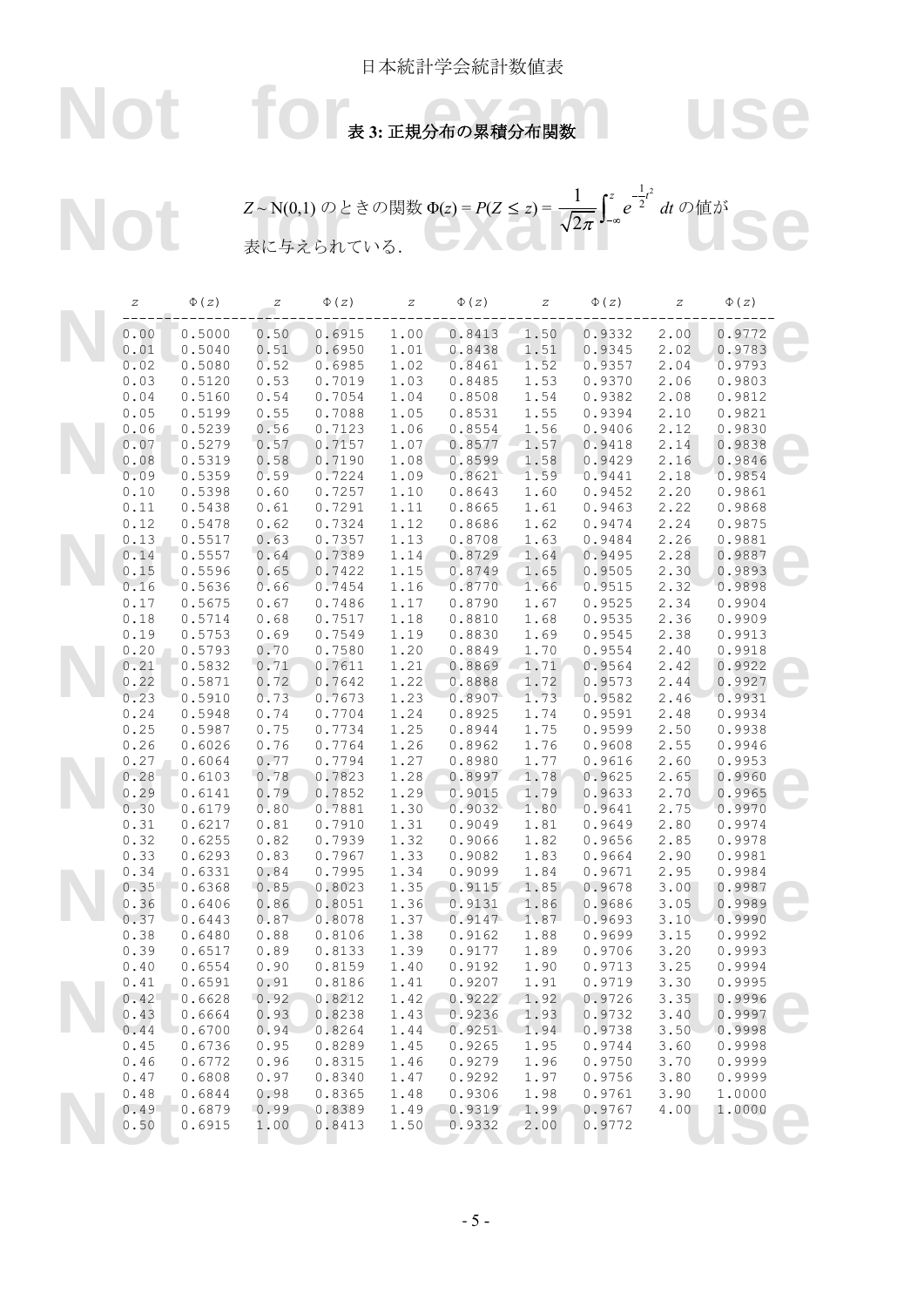### Not for  $\mathbf{F}_{\text{A}}$ 表 **4:** 正規分布のパーセント点

表の値 *z* は,確率変数 *Z* ~ N(0,1) がそれを超える確率が *p* となる

|  | 0.5000<br>0.0000<br>0.4000<br>0.2533<br>0.3000<br>0.5244<br>0.2000<br>0.8416<br>0.1500<br>1.0364<br>0.1000<br>1.2816 | 0.0500<br>0.0250<br>0.0100<br>0.0050<br>0.0010<br>0.0005 | 1.6449<br>1.9600<br>2.3263<br>2.5758<br>3.0902<br>3.2905 |  |
|--|----------------------------------------------------------------------------------------------------------------------|----------------------------------------------------------|----------------------------------------------------------|--|

### 表 **5:** *χ <sup>2</sup>* 分布のパーセント点

Not for the set of the set of the set of the set of the set of the set of the set of the set of the set of the set of the set of the set of the set of the set of the set of the set of the set of the set of the set of th 表頭の数値となるような値である.

| $\mathcal V$ | 0.995 | .990                            | 0.975               | 0.950        | 0.900                                   | 0.100  | 0.050         | 0.025  | 0.010                                   | 0.005     |
|--------------|-------|---------------------------------|---------------------|--------------|-----------------------------------------|--------|---------------|--------|-----------------------------------------|-----------|
|              | 0.000 | 0.000                           | 0.001               | 0.004        | 0.016                                   | 2.706  | 3.841         | 5.024  | 6.635                                   | 7.879     |
| 2            | 0.010 | 0.020                           | 0.051               | 0.103        | 0.211                                   | 4.605  | 5.991         | 7.378  | 9.210                                   | 10.597    |
| 3            | 0.072 | 0.115                           | 0.216               | 0.352        | 0.584                                   | 6.251  | 7.815         | 9.348  | 11.345                                  | 12.838    |
| 4            | 0.207 | 0.297                           | 0.484               | 0.711        | 1.064                                   | 7.779  | 9.488         | 11.143 | 13.277                                  | 14.860    |
| 5            | 0.412 | 0.554                           | 0.831               | 1.145        | 1.610                                   | 9.236  | 11.070        | 12.833 | 15.086                                  | 16.750    |
| 6            | 0.676 | 0.872                           | 1.237               | 1.635        | 2.204                                   | 10.645 | 12.592        | 14.449 | 16.812                                  | $-18.548$ |
| 7            | 0.989 | 1.239                           | 1.690               | 2.167        | 2.833                                   | 12.017 | 14.067        | 16.013 | 18.475                                  | 20.278    |
| 8            | 1.344 | 1.646                           | 2.180               | 2.733        | 3.490                                   | 13.362 | 15.507        | 17.535 | 20.090                                  | 21.955    |
| 9            | 1.735 | 2.088                           | 2.700               | 3.325        | 4.168                                   | 14.684 | 16.919        | 19.023 | 21.666                                  | 23.589    |
| 10           | 2.156 | 2.558                           | 3.247               | 3.940        | 4.865                                   | 15.987 | 18.307        | 20.483 | 23.209                                  | 25.188    |
| 11           | 2.603 | 3.053                           | 3.816               | 4.575        | 5.578                                   | 17.275 | 19.675        | 21.920 | 24.725                                  | 26.757    |
| 12           | 3.074 | 3.571                           | 4.404               | 5.226        | 6.304                                   | 18.549 | 21.026        | 23.337 | 26.217                                  | 28.300    |
| 13           | 3.565 | 4.107                           | 5.009               | 5.892        | 7.042                                   | 19.812 | 22.362        | 24.736 | 27.688                                  | 29.819    |
| 14           | 4.075 | 4.660                           | 5.629               | 6.571        | 7.790                                   | 21.064 | 23.685        | 26.119 | 29.141                                  | 31.319    |
| 15           | 4.601 | 5.229                           | 6.262               | 7.261        | 8.547                                   | 22.307 | 24.996        | 27.488 | 30.578                                  | $-32.801$ |
| 16           | 5.142 | 5.812                           | 6.908               | 7.962        | 9.312                                   | 23.542 | 26.296        | 28.845 | 32.000                                  | 34.267    |
| 17           | 5.697 | 6.408                           | 7.564               | 8.672        | 10.085                                  | 24.769 | 27.587        | 30.191 | 33.409                                  | 35.718    |
| 18           | 6.265 | 7.015                           | 8.231               | 9.390        | 10.865                                  | 25.989 | 28.869        | 31.526 | 34.805                                  | 37.156    |
| 19           | 6.844 | 7.633                           |                     | 8.907 10.117 | 11.651                                  | 27.204 | 30.144        | 32.852 | 36.191                                  | 38.582    |
| 20           | 7.434 | 8.260                           |                     | 9.591 10.851 | 12.443                                  | 28.412 | 31.410        | 34.170 | 37.566                                  | 39.997    |
| 22           | 8.643 |                                 | 9.542 10.982 12.338 |              | 14.041                                  | 30.813 | 33.924        | 36.781 | 40.289                                  | 42.796    |
| 24           |       | 9.886 10.856 12.401 13.848      |                     |              | 15.659                                  | 33.196 | 36.415        | 39.364 | 42.980                                  | $-45.559$ |
|              |       | 26 11.160 12.198 13.844 15.379  |                     |              | 17.292                                  | 35.563 | 38.885        | 41.923 | 45.642                                  | 48.290    |
|              |       | 28 12.461 13.565 15.308 16.928  |                     |              | 18.939                                  | 37.916 | 41.337        | 44.461 | 48.278                                  | 50.993    |
|              |       | 30 13.787 14.953 16.791 18.493  |                     |              | 20.599                                  | 40.256 | 43.773        | 46.979 | 50.892                                  | 53.672    |
|              |       | 40 20.707 22.164 24.433 26.509  |                     |              | 29.051                                  | 51.805 | 55.758        | 59.342 | 63.691                                  | 66.766    |
|              |       | 50 27.991 29.707 32.357 34.764  |                     |              | 37.689                                  | 63.167 | 67.505        | 71.420 | 76.154                                  | 79.490    |
|              |       | 60 35.534 37.485 40.482 43.188  |                     |              | 46.459                                  | 74.397 | 79.082        | 83.298 | 88.379                                  | 91.952    |
|              |       | 70 43.275 45.442 48.758 51.739  |                     |              | 55.329                                  |        | 85.527 90.531 |        | 95.023 100.425 104.215                  |           |
|              |       | 80 51.172 53.540 57.153 60.391  |                     |              | 64.278                                  |        |               |        | 96.578 101.879 106.629 112.329 116.321  |           |
|              |       | 90 59.196 61.754 65.647 69.126  |                     |              | 73.291                                  |        |               |        | 107.565 113.145 118.136 124.116 128.299 |           |
|              |       | 100 67.328 70.065 74.222 77.929 |                     |              | 82.358                                  |        |               |        | 118.498 124.342 129.561 135.807 140.169 |           |
|              |       | 110 75.550 78.458 82.867 86.792 |                     |              | 91.471                                  |        |               |        | 129.385 135.480 140.917 147.414 151.948 |           |
|              |       |                                 |                     |              | 120 83.852 86.923 91.573 95.705 100.624 |        |               |        | 140.233 146.567 152.211 158.950 163.648 |           |
|              |       |                                 |                     |              |                                         |        |               |        |                                         |           |
|              |       |                                 |                     |              |                                         |        |               |        |                                         |           |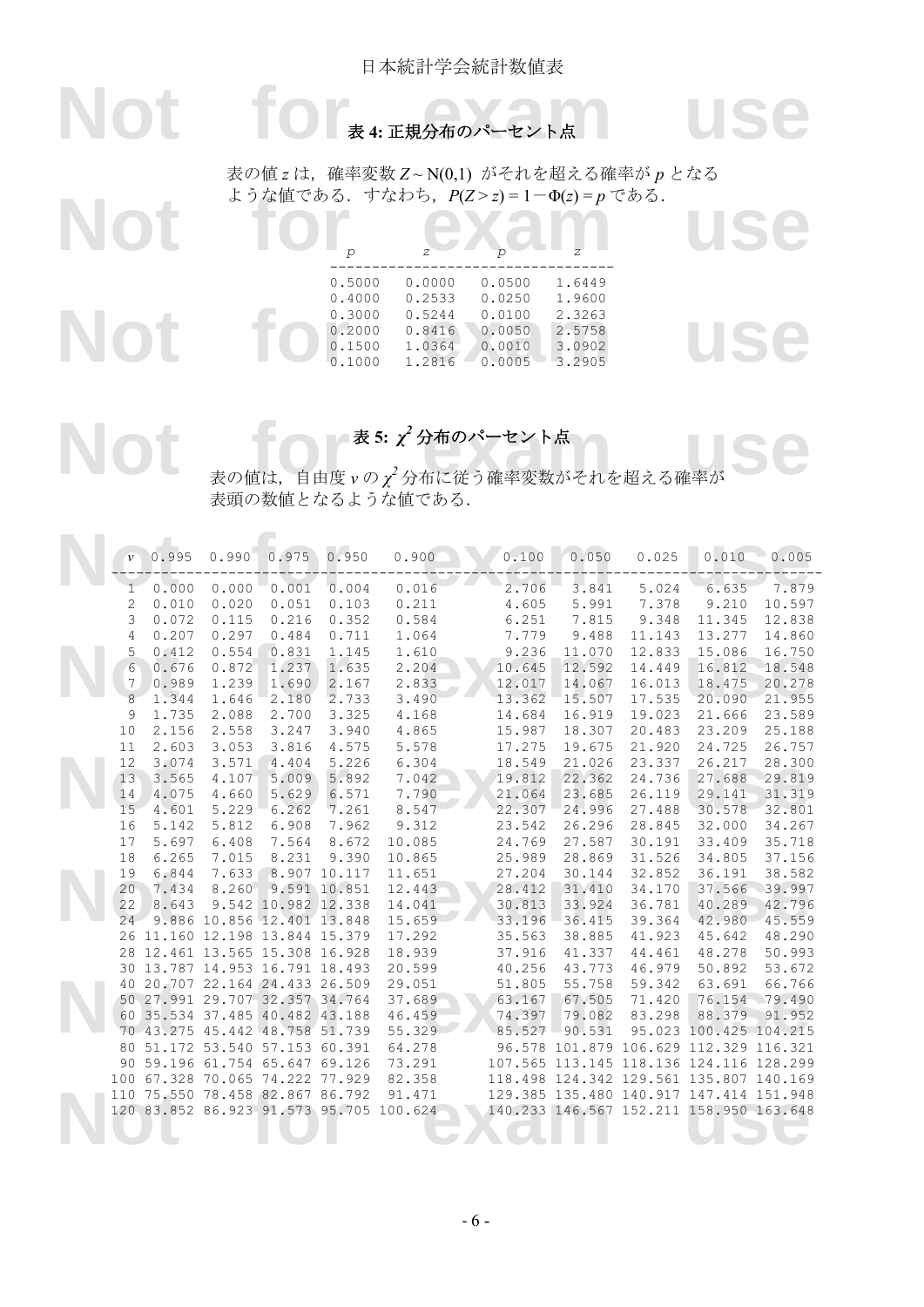## NOT 表6:ステューデントの*t* 分布のパーセント点

表の値は,自由度 *ν* の *t* 分布に従う確率変数がそれを超える確率が 表頭の数値となるような値である.

|                   |                |                | 表頭の致値となるよりな値である. |                 |                |                |                |
|-------------------|----------------|----------------|------------------|-----------------|----------------|----------------|----------------|
|                   |                |                |                  |                 |                |                |                |
|                   | 0.100          | 0.050          | 0.025            | 0.010           | 0.005          | 0.001          | 0.0005         |
|                   | 3.078          | 6.314          |                  |                 | 63.657         | 318.309        | 636.619        |
| 1<br>$\mathbf{2}$ | 1.886          | 2.920          | 12.706<br>4.303  | 31.821<br>6.965 | 9.925          | 22.327         | 31.599         |
| 3                 | 1.638          | 2.353          | 3.182            | 4.541           | 5.841          | 10.215         | 12.924         |
| 4                 | 1.533          | 2.132          | 2.776            | 3.747           | 4.604          | 7.173          | 8.610          |
| 5                 | 1.476          | 2.015          | 2.571            | 3.365           | 4.032          | 5.893          | 6.869          |
| 6                 | 1.440          | 1.943          | 2.447            | 3.143           | 3.707          | 5.208          | 5.959          |
| 7                 | 1.415          | 1.895          | 2.365            | 2.998           | 3.499          | 4.785          | 5.408          |
| 8                 | 1.397          | 1.860          | 2.306            | 2.896           | 3.355          | 4.501          | 5.041          |
| 9                 | 1.383          | 1.833          | 2.262            | 2.821           | 3.250          | 4.297          | 4.781          |
| 10                | 1.372          | 1.812          | 2.228            | 2.764           | 3.169          | 4.144          | 4.587          |
| 11                | 1.363          | 1.796          | 2.201            | 2.718           | 3.106          | 4.025          | 4.437          |
| 12                | 1.356          | 1.782          | 2.179            | 2.681           | 3.055          | 3.930          | 4.318          |
| 13                | 1.350          | 1.771          | 2.160            | 2.650           | 3.012          | 3.852          | 4.221          |
| 14                | 1.345          | 1.761          | 2.145            | 2.624           | 2.977          | 3.787          | 4.140          |
| 15                | 1.341          | 1.753          | 2.131            | 2.602           | 2.947          | 3.733          | 4.073          |
| 16                | 1.337          | 1.746          | 2.120            | 2.583           | 2.921          | 3.686          | 4.015          |
| 17                | 1.333          | 1.740          | 2.110            | 2.567           | 2.898          | 3.646          | 3.965          |
| 18                | 1.330          | 1.734          | 2.101            | 2.552           | 2.878          | 3.610          | 3.922          |
| 19                | 1.328          | 1.729          | 2.093            | 2.539           | 2.861          | 3.579          | 3.883          |
| 20                | 1.325          | 1.725          | 2.086            | 2.528           | 2.845          | 3.552          | 3.850          |
| 21                | 1.323          | 1.721          | 2.080            | 2.518           | 2.831          | 3.527          | 3.819          |
| 22                | 1.321          | 1.717          | 2.074            | 2.508           | 2.819          | 3.505          | 3.792          |
| 23                | 1.319          | 1.714          | 2.069            | 2.500           | 2.807          | 3.485          | 3.768          |
| 24                | 1.318          | 1.711          | 2.064            | 2.492           | 2.797          | 3.467          | 3.745          |
| 25                | 1.316          | 1.708          | 2.060            | 2.485           | 2.787          | 3.450          | 3.725          |
| 26                | 1.315<br>1.314 | 1.706          | 2.056            | 2.479           | 2.779          | 3.435          | 3.707          |
| 27<br>28          | 1.313          | 1.703<br>1.701 | 2.052<br>2.048   | 2.473<br>2.467  | 2.771<br>2.763 | 3.421<br>3.408 | 3.690<br>3.674 |
| 29                | 1.311          | 1.699          | 2.045            | 2.462           | 2.756          | 3.396          | 3.659          |
| 30                | 1.310          | 1.697          | 2.042            | 2.457           | 2.750          | 3.385          | 3.646          |
| 32                | 1.309          | 1.694          | 2.037            | 2.449           | 2.738          | 3.365          | 3.622          |
| 34                | 1.307          | 1.691          | 2.032            | 2.441           | 2.728          | 3.348          | 3.601          |
| 36                | 1.306          | 1.688          | 2.028            | 2.434           | 2.719          | 3.333          | 3.582          |
| 38                | 1.304          | 1.686          | 2.024            | 2.429           | 2.712          | 3.319          | 3.566          |
| 40                | 1.303          | 1.684          | 2.021            | 2.423           | 2.704          | 3.307          | $-3.551$       |
| 45                | 1.301          | 1.679          | 2.014            | 2.412           | 2.690          | 3.281          | 3.520          |
| $50 -$            | 1.299          | 1.676          | 2.009            | 2.403           | 2.678          | 3.261          | 3.496          |
| 55                | 1.297          | 1.673          | 2.004            | 2.396           | 2.668          | 3.245          | 3.476          |
| 60                | 1.296          | 1.671          | 2.000            | 2.390           | 2.660          | 3.232          | 3.460          |
| 70                | 1.294          | 1.667          | 1.994            | 2.381           | 2.648          | 3.211          | 3.435          |
| 80                | 1.292          | 1.664          | 1.990            | 2.374           | 2.639          | 3.195          | 3.416          |
| 90                | 1.291          | 1.662          | 1.987            | 2.368           | 2.632          | 3.183          | 3.402          |
| 100               | 1.290          | 1.660          | 1.984            | 2.364           | 2.626          | 3.174          | 3.390          |
| 110               | 1.289          | 1.659          | 1.982            | 2.361           | 2.621          | 3.166          | 3.381          |
| 120               | 1.289          | 1.658          | 1.980            | 2.358           | 2.617          | 3.160          | 3.373          |
| $\infty$          | 1.282          | 1.645          | 1.960            | 2.326           | 2.576          | 3.090          | 3.291          |
|                   |                |                |                  |                 |                |                |                |
|                   |                |                |                  |                 | <b>EXEIN</b>   |                | use            |
|                   |                |                |                  |                 |                |                |                |
|                   |                |                |                  |                 |                |                |                |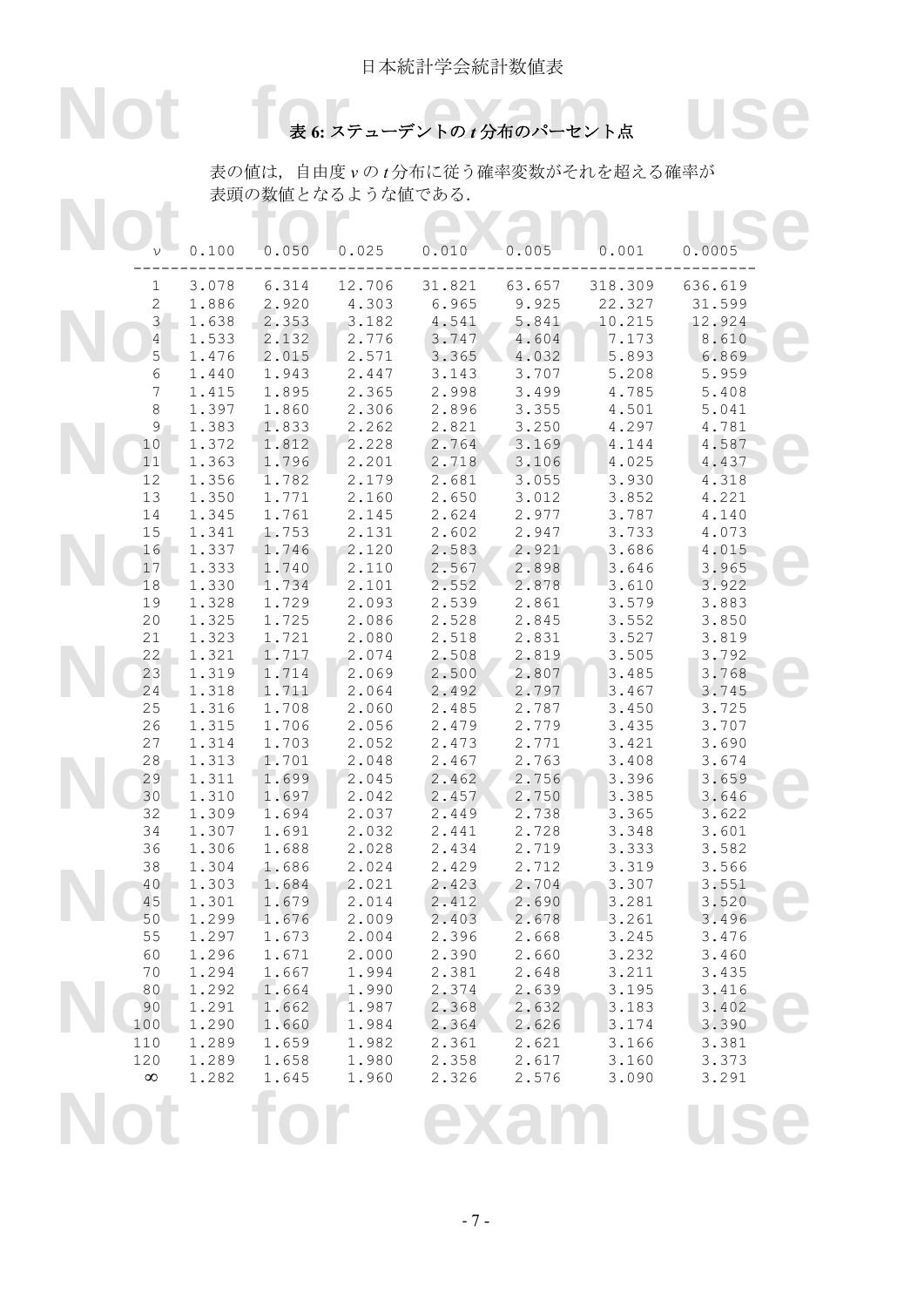Not for **EXAMPLE USE** 

表 **7:** *F* 分布のパーセント点

上側 10% 点

表の値は、自由度 v<sub>1</sub>, v<sub>2</sub> の F 分布に従う確率変数が<br>それを超える確率が 0.10 となるような値である. 表の値は,自由度 *ν*1, *ν*<sup>2</sup> の *F* 分布に従う確率変数が それを超える確率が 0.10 となるような値である.

|              |      |             |                |                |             |       |      | $v_1$                         |      |      |      |      |                   |          |
|--------------|------|-------------|----------------|----------------|-------------|-------|------|-------------------------------|------|------|------|------|-------------------|----------|
| $V_2$        | 1    | 2           | 3 <sup>1</sup> | $\overline{4}$ | 5           | 6     |      | $\,8\,$                       | 9    | 10   | 12   | 18   | 24                | $\infty$ |
| $\mathbf{1}$ |      | 39.86 49.50 | 53.59          |                | 55.83 57.24 | 58.20 |      | 58.91 59.44 59.86 60.19 60.71 |      |      |      |      | 61.57 62.00 63.33 |          |
| $\mathbf{2}$ | 8.53 | 9.00        | 9.16           | 9.24           | 9.29        | 9.33  | 9.35 | 9.37                          | 9.38 | 9.39 | 9.41 | 9.44 | 9.45              | 9.49     |
| 3            | 5.54 | 5.46        | 5.39           | 5.34           | 5.31        | 5.28  | 5.27 | 5.25                          | 5.24 | 5.23 | 5.22 | 5.19 | 5.18              | 5.13     |
| 4            | 4.54 | 4.32        | 4.19           | 4.11           | 4.05        | 4.01  | 3.98 | 3.95                          | 3.94 | 3.92 | 3.90 | 3.85 | 3.83              | 3.76     |
| 5            | 4.06 | 3.78        | 3.62           | 3.52           | 3.45        | 3.40  | 3.37 | 3.34                          | 3.32 | 3.30 | 3.27 | 3.22 | 3.19              | 3.10     |
| $6\,$        | 3.78 | 3.46        | 3.29           | 3.18           | 3.11        | 3.05  | 3.01 | 2.98                          | 2.96 | 2.94 | 2.90 | 2.85 | 2.82              | 2.72     |
| 7            | 3.59 | 3.26        | 3.07           | 2.96           | 2.88        | 2.83  | 2.78 | 2.75                          | 2.72 | 2.70 | 2.67 | 2.61 | 2.58              | 2.47     |
| 8            | 3.46 | 3.11        | 2.92           | 2.81           | 2.73        | 2.67  | 2.62 | 2.59                          | 2.56 | 2.54 | 2.50 | 2.44 | 2.40              | 2.29     |
| 9            | 3.36 | 3.01        | 2.81           | 2.69           | 2.61        | 2.55  | 2.51 | 2.47                          | 2.44 | 2.42 | 2.38 | 2.31 | 2.28              | 2.16     |
| 10           | 3.29 | 2.92        | 2.73           | 2.61           | 2.52        | 2.46  | 2.41 | 2.38                          | 2.35 | 2.32 | 2.28 | 2.22 | 2.18              | 2.06     |
| 11           | 3.23 | 2.86        | 2.66           | 2.54           | 2.45        | 2.39  | 2.34 | 2.30                          | 2.27 | 2.25 | 2.21 | 2.14 | 2.10              | 1.97     |
| 12           | 3.18 | 2.81        | 2.61           | 2.48           | 2.39        | 2.33  | 2.28 | 2.24                          | 2.21 | 2.19 | 2.15 | 2.08 | 2.04              | 1.90     |
| 13           | 3.14 | 2.76        | 2.56           | 2.43           | 2.35        | 2.28  | 2.23 | 2.20                          | 2.16 | 2.14 | 2.10 | 2.02 | 1.98              | 1.85     |
| 14           | 3.10 | 2.73        | 2.52           | 2.39           | 2.31        | 2.24  | 2.19 | 2.15                          | 2.12 | 2.10 | 2.05 | 1.98 | 1.94              | 1.80     |
| 15           | 3.07 | 2.70        | 2.49           | 2.36           | 2.27        | 2.21  | 2.16 | 2.12                          | 2.09 | 2.06 | 2.02 | 1.94 | 1.90              | 1.76     |
| 16           | 3.05 | 2.67        | 2.46           | 2.33           | 2.24        | 2.18  | 2.13 | 2.09                          | 2.06 | 2.03 | 1.99 | 1.91 | 1.87              | 1.72     |
| 17           | 3.03 | 2.64        | 2.44           | 2.31           | 2.22        | 2.15  | 2.10 | 2.06                          | 2.03 | 2.00 | 1.96 | 1.88 | 1.84              | 1.69     |
| 18           | 3.01 | 2.62        | 2.42           | 2.29           | 2.20        | 2.13  | 2.08 | 2.04                          | 2.00 | 1.98 | 1.93 | 1.85 | 1.81              | 1.66     |
| 19           | 2.99 | 2.61        | 2.40           | 2.27           | 2.18        | 2.11  | 2.06 | 2.02                          | 1.98 | 1.96 | 1.91 | 1.83 | 1.79              | 1.63     |
| 20           | 2.97 | 2.59        | 2.38           | 2.25           | 2.16        | 2.09  | 2.04 | 2.00                          | 1.96 | 1.94 | 1.89 | 1.81 | 1.77              | 1.61     |
| 22           | 2.95 | 2.56        | 2.35           | 2.22           | 2.13        | 2.06  | 2.01 | 1.97                          | 1.93 | 1.90 | 1.86 | 1.78 | 1.73              | 1.57     |
| 24           | 2.93 | 2.54        | 2.33           | 2.19           | 2.10        | 2.04  | 1.98 | 1.94                          | 1.91 | 1.88 | 1.83 | 1.75 | 1.70              | 1.53     |
| 26           | 2.91 | 2.52        | 2.31           | 2.17           | 2.08        | 2.01  | 1.96 | 1.92                          | 1.88 | 1.86 | 1.81 | 1.72 | 1.68              | 1.50     |
| 28           | 2.89 | 2.50        | 2.29           | 2.16           | 2.06        | 2.00  | 1.94 | 1.90                          | 1.87 | 1.84 | 1.79 | 1.70 | 1.66              | 1.48     |
| 30           | 2.88 | 2.49        | 2.28           | 2.14           | 2.05        | 1.98  | 1.93 | 1.88                          | 1.85 | 1.82 | 1.77 | 1.69 | 1.64              | 1.46     |
| 40           | 2.84 | 2.44        | 2.23           | 2.09           | 2.00        | 1.93  | 1.87 | 1.83                          | 1.79 | 1.76 | 1.71 | 1.62 | 1.57              | 1.38     |
| 50           | 2.81 | 2.41        | 2.20           | 2.06           | 1.97        | 1.90  | 1.84 | 1.80                          | 1.76 | 1.73 | 1.68 | 1.59 | 1.54              | 1.33     |
| 60           | 2.79 | 2.39        | 2.18           | 2.04           | 1.95        | 1.87  | 1.82 | 1.77                          | 1.74 | 1.71 | 1.66 | 1.56 | 1.51              | 1.29     |
| 70           | 2.78 | 2.38        | 2.16           | 2.03           | 1.93        | 1.86  | 1.80 | 1.76                          | 1.72 | 1.69 | 1.64 | 1.55 | 1.49              | 1.27     |
| 80           | 2.77 | 2.37        | 2.15           | 2.02           | 1.92        | 1.85  | 1.79 | 1.75                          | 1.71 | 1.68 | 1.63 | 1.53 | 1.48              | 1.24     |
| 90           | 2.76 | 2.36        | 2.15           | 2.01           | 1.91        | 1.84  | 1.78 | 1.74                          | 1.70 | 1.67 | 1.62 | 1.52 | 1.47              | 1.23     |
| 100          | 2.76 | 2.36        | 2.14           | 2.00           | 1.91        | 1.83  | 1.78 | 1.73                          | 1.69 | 1.66 | 1.61 | 1.52 | 1.46              | 1.21     |
| 110          | 2.75 | 2.35        | 2.13           | 2.00           | 1.90        | 1.83  | 1.77 | 1.73                          | 1.69 | 1.66 | 1.61 | 1.51 | 1.45              | 1.20     |
| 120          | 2.75 | 2.35        | 2.13           | 1.99           | 1.90        | 1.82  | 1.77 | 1.72                          | 1.68 | 1.65 | 1.60 | 1.50 | 1.45              | 1.19     |
| $\infty$     | 2.71 | 2.30        | 2.08           | 1.94           | 1.85        | 1.77  | 1.72 | 1.67                          | 1.63 | 1.60 | 1.55 | 1.44 | 1.38              | 1.00     |

自由度  $v_1, v_2$ のF分布の上側パーセント点をf とすると,<br>自由度  $v_2, v_1$ のF分布の対応する下側パーセント点は 1/f<br>である. 自由度 *ν*1, *ν*<sup>2</sup> の *F* 分布の上側パーセント点を *ƒ* とすると, 自由度 *ν*2, *ν*<sup>1</sup> の *F* 分布の対応する下側パーセント点は 1/ƒ である.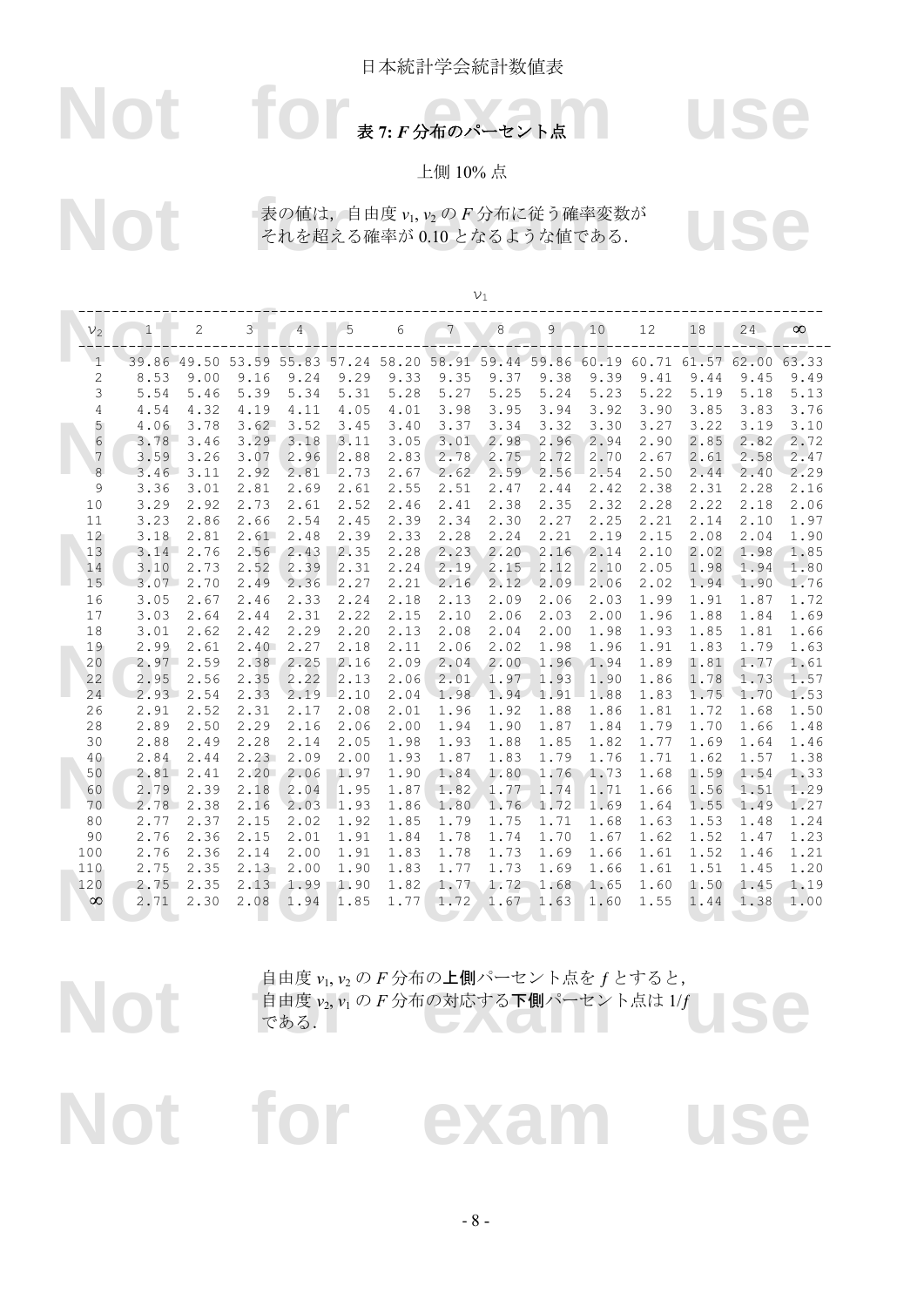表 **7:** *F* 分布のパーセント点

上側 5% 点

Not for **EXAMPLE USE** 

表の値は、自由度 v<sub>1</sub>, v<sub>2</sub> の F 分布に従う確率変数が<br>それを超える確率が 0.05 となるような値である. 表の値は,自由度 *ν*1, *ν*<sup>2</sup> の *F* 分布に従う確率変数が それを超える確率が 0.05 となるような値である.

|              |              |             |       |                                                                         |      |                                           | $v_1$ |      |                |      |       |      |             |          |
|--------------|--------------|-------------|-------|-------------------------------------------------------------------------|------|-------------------------------------------|-------|------|----------------|------|-------|------|-------------|----------|
| $v_2$        | $\mathbf{1}$ | 2           | 3     | 4                                                                       | 5    | 6                                         |       | 8    | $\overline{9}$ | 10   | 12    | 18   | 24          | $\infty$ |
| $\mathbf{1}$ |              | 161.4 199.5 | 215.7 |                                                                         |      | 224.6 230.2 234.0 236.8 238.9 240.5 241.9 |       |      |                |      | 243.9 |      | 247.3 249.1 | 254.3    |
| $\mathbf{2}$ |              |             |       | 18.51 19.00 19.16 19.25 19.30 19.33 19.35 19.37 19.38 19.40 19.41 19.44 |      |                                           |       |      |                |      |       |      | 19.45 19.50 |          |
| 3            | 10.13        | 9.55        | 9.28  | 9.12                                                                    | 9.01 | 8.94                                      | 8.89  | 8.85 | 8.81           | 8.79 | 8.74  | 8.67 | 8.64        | 8.53     |
| 4            | 7.71         | 6.94        | 6.59  | 6.39                                                                    | 6.26 | 6.16                                      | 6.09  | 6.04 | 6.00           | 5.96 | 5.91  | 5.82 | 5.77        | 5.63     |
| 5            | 6.61         | 5.79        | 5.41  | 5.19                                                                    | 5.05 | 4.95                                      | 4.88  | 4.82 | 4.77           | 4.74 | 4.68  | 4.58 | 4.53        | 4.36     |
| $6\,$        | 5.99         | 5.14        | 4.76  | 4.53                                                                    | 4.39 | 4.28                                      | 4.21  | 4.15 | 4.10           | 4.06 | 4.00  | 3.90 | 3.84        | 3.67     |
| 7            | 5.59         | 4.74        | 4.35  | 4.12                                                                    | 3.97 | 3.87                                      | 3.79  | 3.73 | 3.68           | 3.64 | 3.57  | 3.47 | 3.41        | 3.23     |
| 8            | 5.32         | 4.46        | 4.07  | 3.84                                                                    | 3.69 | 3.58                                      | 3.50  | 3.44 | 3.39           | 3.35 | 3.28  | 3.17 | 3.12        | 2.93     |
| 9            | 5.12         | 4.26        | 3.86  | 3.63                                                                    | 3.48 | 3.37                                      | 3.29  | 3.23 | 3.18           | 3.14 | 3.07  | 2.96 | 2.90        | 2.71     |
| 10           | 4.96         | 4.10        | 3.71  | 3.48                                                                    | 3.33 | 3.22                                      | 3.14  | 3.07 | 3.02           | 2.98 | 2.91  | 2.80 | 2.74        | 2.54     |
| 11           | 4.84         | 3.98        | 3.59  | 3.36                                                                    | 3.20 | 3.09                                      | 3.01  | 2.95 | 2.90           | 2.85 | 2.79  | 2.67 | 2.61        | 2.40     |
| 12           | 4.75         | 3.89        | 3.49  | 3.26                                                                    | 3.11 | 3.00                                      | 2.91  | 2.85 | 2.80           | 2.75 | 2.69  | 2.57 | 2.51        | 2.30     |
| 13           | 4.67         | 3.81        | 3.41  | 3.18                                                                    | 3.03 | 2.92                                      | 2.83  | 2.77 | 2.71           | 2.67 | 2.60  | 2.48 | 2.42        | 2.21     |
| 14           | 4.60         | 3.74        | 3.34  | 3.11                                                                    | 2.96 | 2.85                                      | 2.76  | 2.70 | 2.65           | 2.60 | 2.53  | 2.41 | 2.35        | 2.13     |
| 15           | 4.54         | 3.68        | 3.29  | 3.06                                                                    | 2.90 | 2.79                                      | 2.71  | 2.64 | 2.59           | 2.54 | 2.48  | 2.35 | 2.29        | 2.07     |
| 16           | 4.49         | 3.63        | 3.24  | 3.01                                                                    | 2.85 | 2.74                                      | 2.66  | 2.59 | 2.54           | 2.49 | 2.42  | 2.30 | 2.24        | 2.01     |
| 17           | 4.45         | 3.59        | 3.20  | 2.96                                                                    | 2.81 | 2.70                                      | 2.61  | 2.55 | 2.49           | 2.45 | 2.38  | 2.26 | 2.19        | 1.96     |
| 18           | 4.41         | 3.55        | 3.16  | 2.93                                                                    | 2.77 | 2.66                                      | 2.58  | 2.51 | 2.46           | 2.41 | 2.34  | 2.22 | 2.15        | 1.92     |
| 19           | 4.38         | 3.52        | 3.13  | 2.90                                                                    | 2.74 | 2.63                                      | 2.54  | 2.48 | 2.42           | 2.38 | 2.31  | 2.18 | 2.11        | 1.88     |
| 20           | 4.35         | 3.49        | 3.10  | 2.87                                                                    | 2.71 | 2.60                                      | 2.51  | 2.45 | 2.39           | 2.35 | 2.28  | 2.15 | 2.08        | 1.84     |
| 22           | 4.30         | 3.44        | 3.05  | 2.82                                                                    | 2.66 | 2.55                                      | 2.46  | 2.40 | 2.34           | 2.30 | 2.23  | 2.10 | 2.03        | 1.78     |
| 24           | 4.26         | 3.40        | 3.01  | 2.78                                                                    | 2.62 | 2.51                                      | 2.42  | 2.36 | 2.30           | 2.25 | 2.18  | 2.05 | 1.98        | 1.73     |
| 26           | 4.23         | 3.37        | 2.98  | 2.74                                                                    | 2.59 | 2.47                                      | 2.39  | 2.32 | 2.27           | 2.22 | 2.15  | 2.02 | 1.95        | 1.69     |
| 28           | 4.20         | 3.34        | 2.95  | 2.71                                                                    | 2.56 | 2.45                                      | 2.36  | 2.29 | 2.24           | 2.19 | 2.12  | 1.99 | 1.91        | 1.65     |
| 30           | 4.17         | 3.32        | 2.92  | 2.69                                                                    | 2.53 | 2.42                                      | 2.33  | 2.27 | 2.21           | 2.16 | 2.09  | 1.96 | 1.89        | 1.62     |
| 40           | 4.08         | 3.23        | 2.84  | 2.61                                                                    | 2.45 | 2.34                                      | 2.25  | 2.18 | 2.12           | 2.08 | 2.00  | 1.87 | 1.79        | 1.51     |
| 50           | 4.03         | 3.18        | 2.79  | 2.56                                                                    | 2.40 | 2.29                                      | 2.20  | 2.13 | 2.07           | 2.03 | 1.95  | 1.81 | 1.74        | 1.44     |
| 60           | 4.00         | 3.15        | 2.76  | 2.53                                                                    | 2.37 | 2.25                                      | 2.17  | 2.10 | 2.04           | 1.99 | 1.92  | 1.78 | 1.70        | 1.39     |
| 70           | 3.98         | 3.13        | 2.74  | 2.50                                                                    | 2.35 | 2.23                                      | 2.14  | 2.07 | 2.02           | 1.97 | 1.89  | 1.75 | 1.67        | 1.35     |
| 80           | 3.96         | 3.11        | 2.72  | 2.49                                                                    | 2.33 | 2.21                                      | 2.13  | 2.06 | 2.00           | 1.95 | 1.88  | 1.73 | 1.65        | 1.32     |
| 90           | 3.95         | 3.10        | 2.71  | 2.47                                                                    | 2.32 | 2.20                                      | 2.11  | 2.04 | 1.99           | 1.94 | 1.86  | 1.72 | 1.64        | 1.30     |
| 100          | 3.94         | 3.09        | 2.70  | 2.46                                                                    | 2.31 | 2.19                                      | 2.10  | 2.03 | 1.97           | 1.93 | 1.85  | 1.71 | 1.63        | 1.28     |
| 110          | 3.93         | 3.08        | 2.69  | 2.45                                                                    | 2.30 | 2.18                                      | 2.09  | 2.02 | 1.97           | 1.92 | 1.84  | 1.70 | 1.62        | 1.27     |
| 120          | 3.92         | 3.07        | 2.68  | 2.45                                                                    | 2.29 | 2.18                                      | 2.09  | 2.02 | 1.96           | 1.91 | 1.83  | 1.69 | 1.61        | 1.25     |
| $\infty$     | 3.84         | 3.00        | 2.60  | 2.37                                                                    | 2.21 | 2.10                                      | 2.01  | 1.94 | 1.88           | 1.83 | 1.75  | 1.60 | 1.52        | 1.00     |

自由度  $v_1, v_2$ のF分布の上側パーセント点をf とすると,<br>自由度  $v_2, v_1$ のF分布の対応する下側パーセント点は 1/f<br>である. 自由度 *ν*1, *ν*<sup>2</sup> の *F* 分布の上側パーセント点を *ƒ* とすると, 自由度 *ν*2, *ν*<sup>1</sup> の *F* 分布の対応する下側パーセント点は 1/ƒ である.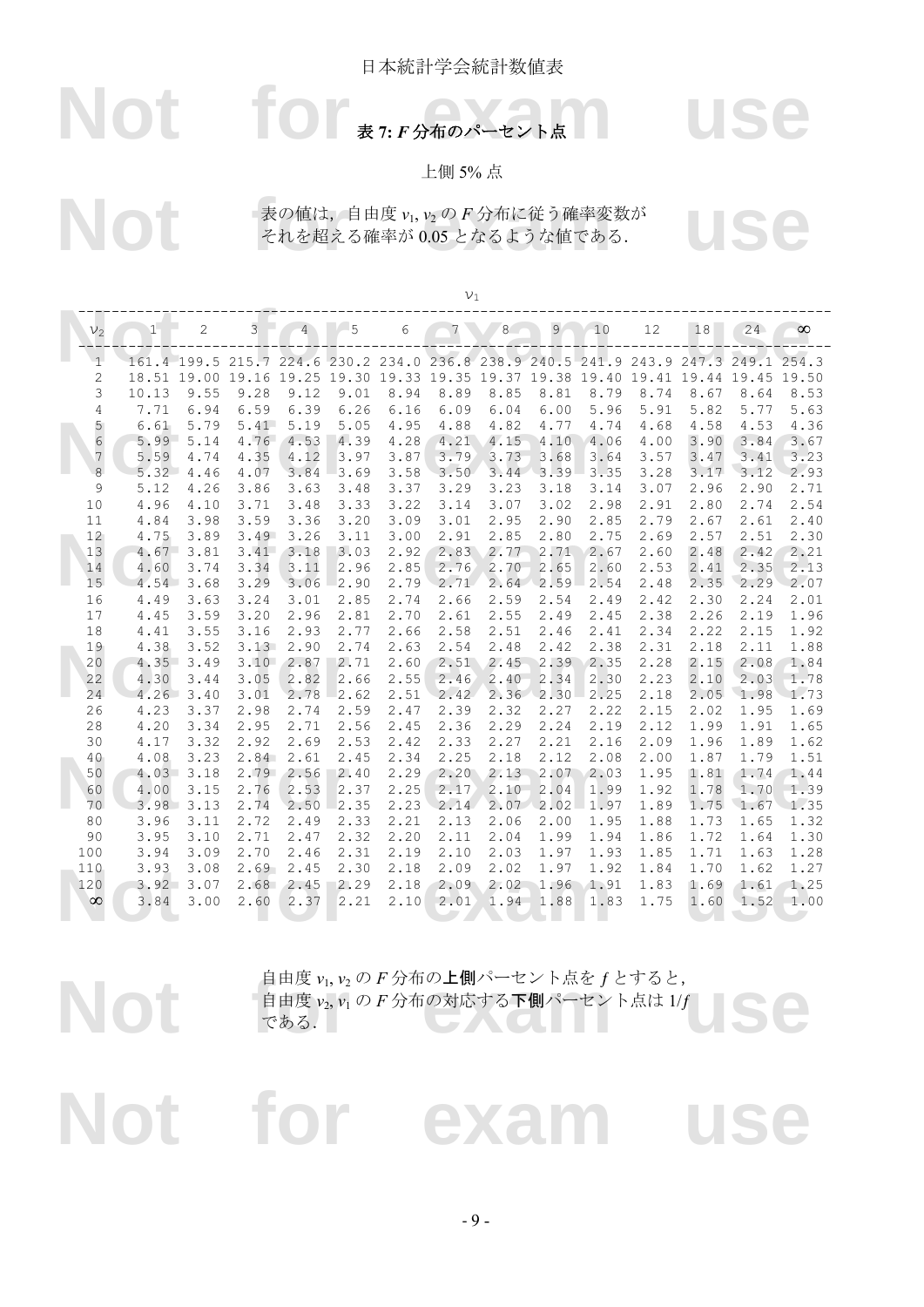Not for **EXAMPLE USE** 

表 **7:** *F* 分布のパーセント点

上側 2.5% 点

表の値は、自由度 v<sub>1</sub>, v<sub>2</sub> の F 分布に従う確率変数が<br>それを超える確率が 0.025 となるような値である. 表の値は,自由度 *ν*1, *ν*<sup>2</sup> の *F* 分布に従う確率変数が それを超える確率が 0.025 となるような値である.

|                |      | $v_1$ |             |                         |                                                                               |       |      |      |      |                                     |      |      |       |             |              |
|----------------|------|-------|-------------|-------------------------|-------------------------------------------------------------------------------|-------|------|------|------|-------------------------------------|------|------|-------|-------------|--------------|
| $v_2$          | 1    |       | 2           | 3                       | 4                                                                             | 5     | 6    |      |      | 9                                   | 10   | 12   | 18    | 24          | $\infty$     |
|                |      |       |             |                         |                                                                               |       |      |      |      |                                     |      |      |       |             |              |
| 1              |      |       |             | 647.8 799.5 864.2 899.6 |                                                                               | 921.8 |      |      |      | 937.1 948.2 956.7 963.3 968.6 976.7 |      |      | 990.3 |             | 997.2 1018.3 |
| $\overline{2}$ |      |       |             |                         | 38.51 39.00 39.17 39.25 39.30 39.33 39.36 39.37 39.39 39.40 39.41 39.44 39.46 |       |      |      |      |                                     |      |      |       |             | 39.50        |
| 3              |      |       |             |                         | 17.44 16.04 15.44 15.10 14.88 14.73 14.62 14.54 14.47 14.42 14.34             |       |      |      |      |                                     |      |      |       | 14.20 14.12 | 13.90        |
| $\overline{4}$ |      |       | 12.22 10.65 | 9.98                    | 9.60                                                                          | 9.36  | 9.20 | 9.07 | 8.98 | 8.90                                | 8.84 | 8.75 | 8.59  | 8.51        | 8.26         |
| 5              |      |       | 10.01 8.43  | 7.76                    | 7.39                                                                          | 7.15  | 6.98 | 6.85 | 6.76 | 6.68                                | 6.62 | 6.52 | 6.36  | 6.28        | 6.02         |
| 6              | 8.81 |       | 7.26        | 6.60                    | 6.23                                                                          | 5.99  | 5.82 | 5.70 | 5.60 | 5.52                                | 5.46 | 5.37 | 5.20  | 5.12        | 4.85         |
| 7              | 8.07 |       | 6.54        | 5.89                    | 5.52                                                                          | 5.29  | 5.12 | 4.99 | 4.90 | 4.82                                | 4.76 | 4.67 | 4.50  | 4.41        | 4.14         |
| 8              | 7.57 |       | 6.06        | 5.42                    | 5.05                                                                          | 4.82  | 4.65 | 4.53 | 4.43 | 4.36                                | 4.30 | 4.20 | 4.03  | 3.95        | 3.67         |
| 9              | 7.21 |       | 5.71        | 5.08                    | 4.72                                                                          | 4.48  | 4.32 | 4.20 | 4.10 | 4.03                                | 3.96 | 3.87 | 3.70  | 3.61        | 3.33         |
| 10             | 6.94 |       | 5.46        | 4.83                    | 4.47                                                                          | 4.24  | 4.07 | 3.95 | 3.85 | 3.78                                | 3.72 | 3.62 | 3.45  | 3.37        | 3.08         |
| 11             | 6.72 |       | 5.26        | 4.63                    | 4.28                                                                          | 4.04  | 3.88 | 3.76 | 3.66 | 3.59                                | 3.53 | 3.43 | 3.26  | 3.17        | 2.88         |
| 12             | 6.55 |       | 5.10        | 4.47                    | 4.12                                                                          | 3.89  | 3.73 | 3.61 | 3.51 | 3.44                                | 3.37 | 3.28 | 3.11  | 3.02        | 2.72         |
| 13             | 6.41 |       | 4.97        | 4.35                    | 4.00                                                                          | 3.77  | 3.60 | 3.48 | 3.39 | 3.31                                | 3.25 | 3.15 | 2.98  | 2.89        | 2.60         |
| 14             | 6.30 |       | 4.86        | 4.24                    | 3.89                                                                          | 3.66  | 3.50 | 3.38 | 3.29 | 3.21                                | 3.15 | 3.05 | 2.88  | 2.79        | 2.49         |
| 15             | 6.20 |       | 4.77        | 4.15                    | 3.80                                                                          | 3.58  | 3.41 | 3.29 | 3.20 | 3.12                                | 3.06 | 2.96 | 2.79  | 2.70        | 2.40         |
| 16             | 6.12 |       | 4.69        | 4.08                    | 3.73                                                                          | 3.50  | 3.34 | 3.22 | 3.12 | 3.05                                | 2.99 | 2.89 | 2.72  | 2.63        | 2.32         |
| 17             | 6.04 |       | 4.62        | 4.01                    | 3.66                                                                          | 3.44  | 3.28 | 3.16 | 3.06 | 2.98                                | 2.92 | 2.82 | 2.65  | 2.56        | 2.25         |
| 18             | 5.98 |       | 4.56        | 3.95                    | 3.61                                                                          | 3.38  | 3.22 | 3.10 | 3.01 | 2.93                                | 2.87 | 2.77 | 2.60  | 2.50        | 2.19         |
| 19             | 5.92 |       | 4.51        | 3.90                    | 3.56                                                                          | 3.33  | 3.17 | 3.05 | 2.96 | 2.88                                | 2.82 | 2.72 | 2.55  | 2.45        | 2.13         |
| 20             | 5.87 |       | 4.46        | 3.86                    | 3.51                                                                          | 3.29  | 3.13 | 3.01 | 2.91 | 2.84                                | 2.77 | 2.68 | 2.50  | 2.41        | 2.09         |
| 22             | 5.79 |       | 4.38        | 3.78                    | 3.44                                                                          | 3.22  | 3.05 | 2.93 | 2.84 | 2.76                                | 2.70 | 2.60 | 2.43  | 2.33        | 2.00         |
| 24             | 5.72 |       | 4.32        | 3.72                    | 3.38                                                                          | 3.15  | 2.99 | 2.87 | 2.78 | 2.70                                | 2.64 | 2.54 | 2.36  | 2.27        | 1.94         |
| 26             | 5.66 |       | 4.27        | 3.67                    | 3.33                                                                          | 3.10  | 2.94 | 2.82 | 2.73 | 2.65                                | 2.59 | 2.49 | 2.31  | 2.22        | 1.88         |
| 28             | 5.61 |       | 4.22        | 3.63                    | 3.29                                                                          | 3.06  | 2.90 | 2.78 | 2.69 | 2.61                                | 2.55 | 2.45 | 2.27  | 2.17        | 1.83         |
| 30             | 5.57 |       | 4.18        | 3.59                    | 3.25                                                                          | 3.03  | 2.87 | 2.75 | 2.65 | 2.57                                | 2.51 | 2.41 | 2.23  | 2.14        | 1.79         |
| 40             | 5.42 |       | 4.05        | 3.46                    | 3.13                                                                          | 2.90  | 2.74 | 2.62 | 2.53 | 2.45                                | 2.39 | 2.29 | 2.11  | 2.01        | 1.64         |
| 50             | 5.34 |       | 3.97        | 3.39                    | 3.05                                                                          | 2.83  | 2.67 | 2.55 | 2.46 | 2.38                                | 2.32 | 2.22 | 2.03  | 1.93        | 1.55         |
| 60             | 5.29 |       | 3.93        | 3.34                    | 3.01                                                                          | 2.79  | 2.63 | 2.51 | 2.41 | 2.33                                | 2.27 | 2.17 | 1.98  | 1.88        | 1.48         |
| 70             | 5.25 |       | 3.89        | 3.31                    | 2.97                                                                          | 2.75  | 2.59 | 2.47 | 2.38 | 2.30                                | 2.24 | 2.14 | 1.95  | 1.85        | 1.44         |
| 80             | 5.22 |       | 3.86        | 3.28                    | 2.95                                                                          | 2.73  | 2.57 | 2.45 | 2.35 | 2.28                                | 2.21 | 2.11 | 1.92  | 1.82        | 1.40         |
| 90             | 5.20 |       | 3.84        | 3.26                    | 2.93                                                                          | 2.71  | 2.55 | 2.43 | 2.34 | 2.26                                | 2.19 | 2.09 | 1.91  | 1.80        | 1.37         |
| 100            | 5.18 |       | 3.83        | 3.25                    | 2.92                                                                          | 2.70  | 2.54 | 2.42 | 2.32 | 2.24                                | 2.18 | 2.08 | 1.89  | 1.78        | 1.35         |
| 110            | 5.16 |       | 3.82        | 3.24                    | 2.90                                                                          | 2.68  | 2.53 | 2.40 | 2.31 | 2.23                                | 2.17 | 2.07 | 1.88  | 1.77        | 1.33         |
| 120            | 5.15 |       | 3.80        | 3.23                    | 2.89                                                                          | 2.67  | 2.52 | 2.39 | 2.30 | 2.22                                | 2.16 | 2.05 | 1.87  | 1.76        | 1.31         |
| $\infty$       |      |       | $5.02$ 3.69 | 3.12                    | 2.79                                                                          | 2.57  | 2.41 | 2.29 |      | $2.19$ $2.11$ $2.05$                |      | 1.94 | 1.75  | 1.64        | 1.00         |

自由度 v<sub>1</sub>, v<sub>2</sub> の F 分布の上側パーセント点をf とすると,<br>自由度 v<sub>2</sub>, v<sub>1</sub> の F 分布の対応する下側パーセント点は 1/f<br>である. 自由度 *ν*1, *ν*<sup>2</sup> の *F* 分布の上側パーセント点を *ƒ* とすると, 自由度 *ν*2, *ν*<sup>1</sup> の *F* 分布の対応する下側パーセント点は 1/ƒ である.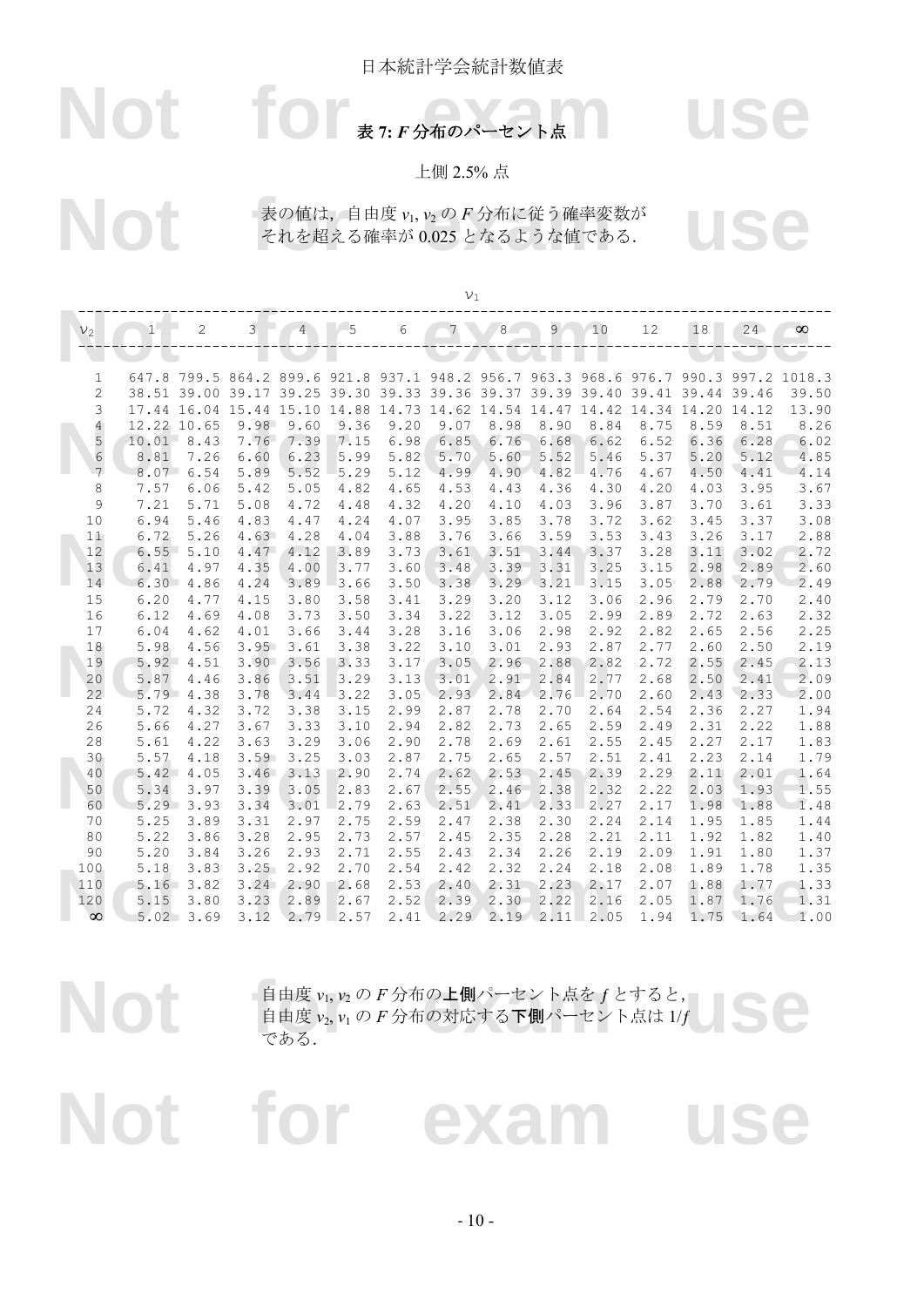Not for **EXAMPLE USE** 

表 **7:** *F* 分布のパーセント点

上側 1% 点

表の値は、自由度 v<sub>1</sub>, v<sub>2</sub> の F 分布に従う確率変数が<br>それを超える確率が 0.01 となるような値である. 表の値は,自由度 *ν*1, *ν*<sup>2</sup> の *F* 分布に従う確率変数が それを超える確率が 0.01 となるような値である.

| $v_1$          |       |                |                                                                                     |      |         |      |      |           |                   |      |      |      |                   |          |
|----------------|-------|----------------|-------------------------------------------------------------------------------------|------|---------|------|------|-----------|-------------------|------|------|------|-------------------|----------|
| $v_2$          | 1     | 2              | 3                                                                                   | 4    | 5       | 6    |      | 8         | 9                 | 10   | 12   | 18   | 24                | $\infty$ |
|                |       |                |                                                                                     |      |         |      |      |           |                   |      |      |      |                   |          |
| 1              | 4052  | 5000           | 5403                                                                                | 5625 | 5764    | 5859 | 5928 | 5981      | 6022              | 6056 | 6106 | 6192 | 6235              | 6366     |
| $\overline{c}$ |       |                | 98.50 99.00 99.17 99.25 99.30 99.33 99.36 99.37 99.39 99.40 99.42                   |      |         |      |      |           |                   |      |      |      | 99.44 99.46 99.50 |          |
| 3              |       |                | 34.12 30.82 29.46 28.71 28.24 27.91 27.67 27.49 27.34 27.23 27.05 26.75 26.60 26.13 |      |         |      |      |           |                   |      |      |      |                   |          |
| 4              |       |                | 21.20 18.00 16.69 15.98 15.52 15.21 14.98 14.80 14.66 14.55 14.37                   |      |         |      |      |           |                   |      |      |      | 14.08 13.93 13.46 |          |
| 5              |       |                | 16.26 13.27 12.06 11.39 10.97 10.67 10.46 10.29 10.16 10.05                         |      |         |      |      |           |                   |      | 9.89 | 9.61 | 9.47              | 9.02     |
| 6              |       | 13.74 10.93    | 9.78                                                                                | 9.15 | 8.75    | 8.47 | 8.26 | 8.10      | 7.98              | 7.87 | 7.72 | 7.45 | 7.31              | 6.88     |
| 7              |       | $12.25 - 9.55$ | 8.45                                                                                | 7.85 | $-7.46$ | 7.19 | 6.99 | 6.84      | $-6.72$           | 6.62 | 6.47 | 6.21 | 6.07              | 5.65     |
| 8              | 11.26 | 8.65           | 7.59                                                                                | 7.01 | 6.63    | 6.37 | 6.18 | 6.03      | 5.91              | 5.81 | 5.67 | 5.41 | 5.28              | 4.86     |
| 9              | 10.56 | 8.02           | 6.99                                                                                | 6.42 | 6.06    | 5.80 | 5.61 | 5.47      | 5.35              | 5.26 | 5.11 | 4.86 | 4.73              | 4.31     |
| 10             | 10.04 | 7.56           | 6.55                                                                                | 5.99 | 5.64    | 5.39 | 5.20 | 5.06      | 4.94              | 4.85 | 4.71 | 4.46 | 4.33              | 3.91     |
| 11             | 9.65  | 7.21           | 6.22                                                                                | 5.67 | 5.32    | 5.07 | 4.89 | 4.74      | 4.63              | 4.54 | 4.40 | 4.15 | 4.02              | 3.60     |
| 12             | 9.33  | 6.93           | 5.95                                                                                | 5.41 | 5.06    | 4.82 | 4.64 | 4.50      | 4.39              | 4.30 | 4.16 | 3.91 | 3.78              | 3.36     |
| 13             | 9.07  | 6.70           | 5.74                                                                                | 5.21 | 4.86    | 4.62 | 4.44 | 4.30      | 4.19              | 4.10 | 3.96 | 3.72 | 3.59              | 3.17     |
| 14             | 8.86  | 6.51           | 5.56                                                                                | 5.04 | 4.70    | 4.46 | 4.28 | 4.14      | 4.03              | 3.94 | 3.80 | 3.56 | 3.43              | 3.00     |
| 15             | 8.68  | 6.36           | 5.42                                                                                | 4.89 | 4.56    | 4.32 | 4.14 | 4.00      | 3.90              | 3.81 | 3.67 | 3.42 | 3.29              | 2.87     |
| 16             | 8.53  | 6.23           | 5.29                                                                                | 4.77 | 4.44    | 4.20 | 4.03 | 3.89      | 3.78              | 3.69 | 3.55 | 3.31 | 3.18              | 2.75     |
| 17             | 8.40  | 6.11           | 5.18                                                                                | 4.67 | 4.34    | 4.10 | 3.93 | 3.79      | 3.68              | 3.59 | 3.46 | 3.21 | 3.08              | 2.65     |
| 18             | 8.29  | 6.01           | 5.09                                                                                | 4.58 | 4.25    | 4.01 | 3.84 | 3.71      | 3.60              | 3.51 | 3.37 | 3.13 | 3.00              | 2.57     |
| 19             | 8.19  | 5.93           | 5.01                                                                                | 4.50 | 4.17    | 3.94 |      | 3.77 3.63 | 3.52              | 3.43 | 3.30 | 3.05 | 2.92              | 2.49     |
| 20             | 8.10  | 5.85           | 4.94                                                                                | 4.43 | 4.10    | 3.87 | 3.70 | 3.56      | 3.46              | 3.37 | 3.23 | 2.99 | 2.86              | 2.42     |
| 22             | 7.95  | 5.72           | 4.82                                                                                | 4.31 | 3.99    | 3.76 | 3.59 | 3.45      | 3.35              | 3.26 | 3.12 | 2.88 | 2.75              | 2.31     |
| 24             | 7.82  | 5.61           | 4.72                                                                                | 4.22 | 3.90    | 3.67 | 3.50 | 3.36      | 3.26              | 3.17 | 3.03 | 2.79 | 2.66              | 2.21     |
| 26             | 7.72  | 5.53           | 4.64                                                                                | 4.14 | 3.82    | 3.59 | 3.42 | 3.29      | 3.18              | 3.09 | 2.96 | 2.71 | 2.59              | 2.13     |
| 28             | 7.64  | 5.45           | 4.57                                                                                | 4.07 | 3.75    | 3.53 | 3.36 | 3.23      | 3.12              | 3.03 | 2.90 | 2.65 | 2.52              | 2.06     |
| 30             | 7.56  | 5.39           | 4.51                                                                                | 4.02 | 3.70    | 3.47 | 3.30 | 3.17      | 3.07              | 2.98 | 2.84 | 2.60 | 2.47              | 2.01     |
| 40             | 7.31  | 5.18           | 4.31                                                                                | 3.83 | 3.51    | 3.29 | 3.12 | 2.99      | 2.89              | 2.80 | 2.67 | 2.42 | 2.29              | 1.80     |
| 50             | 7.17  | 5.06           | 4.20                                                                                | 3.72 | 3.41    | 3.19 | 3.02 | 2.89      | 2.79              | 2.70 | 2.56 | 2.32 | 2.18              | 1.68     |
| 60             | 7.08  | 4.98           | 4.13                                                                                | 3.65 | 3.34    | 3.12 | 2.95 | 2.82      | 2.72              | 2.63 | 2.50 | 2.25 | 2.12              | 1.60     |
| 70             | 7.01  | 4.92           | 4.07                                                                                | 3.60 | 3.29    | 3.07 | 2.91 | 2.78      | 2.67              | 2.59 | 2.45 | 2.20 | 2.07              | 1.54     |
| 80             | 6.96  | 4.88           | 4.04                                                                                | 3.56 | 3.25    | 3.04 | 2.87 | 2.74      | 2.64              | 2.55 | 2.42 | 2.17 | 2.03              | 1.49     |
| 90             | 6.92  | 4.85           | 4.01                                                                                | 3.54 | 3.23    | 3.01 | 2.85 | 2.71      | 2.61              | 2.52 | 2.39 | 2.14 | 2.00              | 1.46     |
| 100            | 6.89  | 4.82           | 3.98                                                                                | 3.51 | 3.21    | 2.99 | 2.82 | 2.69      | 2.59              | 2.50 | 2.37 | 2.12 | 1.98              | 1.43     |
| 110            | 6.87  | 4.80           | 3.96                                                                                | 3.50 | 3.19    | 2.97 | 2.81 | 2.68      | 2.57              | 2.49 | 2.35 | 2.10 | 1.97              | 1.40     |
| 120            | 6.85  | 4.79           | 3.95                                                                                | 3.48 | 3.17    | 2.96 | 2.79 | 2.66      | 2.56              | 2.47 | 2.34 | 2.09 | 1.95              | 1.38     |
| $\infty$       |       | $6.63$ 4.61    | 3.78                                                                                | 3.32 | 3.02    | 2.80 | 2.64 |           | $2.51 \quad 2.41$ | 2.32 | 2.19 | 1.93 | 1.79              | 1.00     |

自由度 v<sub>1</sub>, v<sub>2</sub> の F 分布の上側パーセント点をf とすると,<br>自由度 v<sub>2</sub>, v<sub>1</sub> の F 分布の対応する下側パーセント点は 1/f<br>である. 自由度 *ν*1, *ν*<sup>2</sup> の *F* 分布の上側パーセント点を *ƒ* とすると, 自由度 *ν*2, *ν*<sup>1</sup> の *F* 分布の対応する下側パーセント点は 1/ƒ である.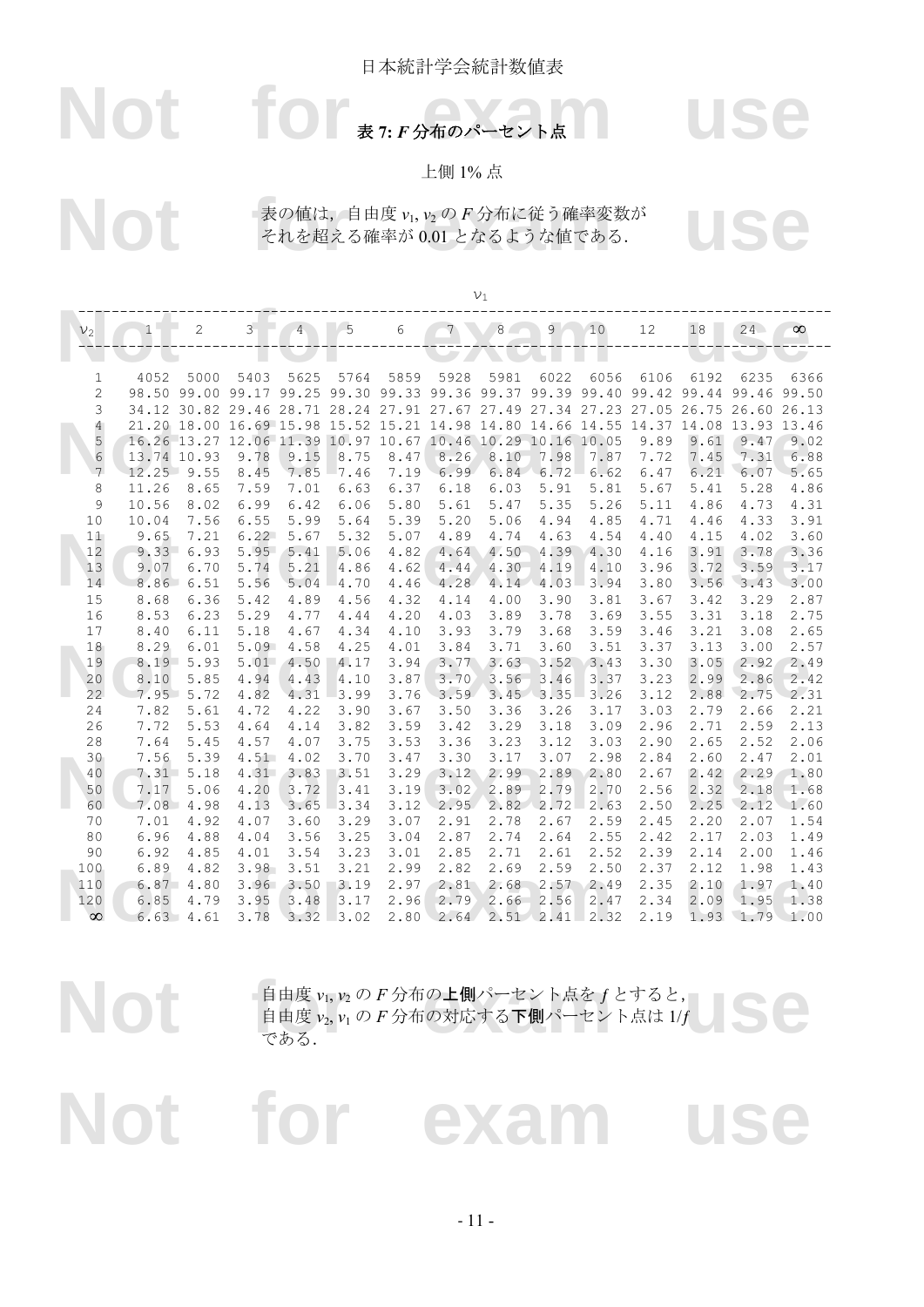Not for **EXAMPLE USE** 

表 **7:** *F* 分布のパーセント点

上側 0.5% 点

表の値は、自由度 v<sub>1</sub>, v<sub>2</sub> の F 分布に従う確率変数が<br>それを超える確率が 0.005 となるような値である. 表の値は,自由度 *ν*1, *ν*<sup>2</sup> の *F* 分布に従う確率変数が それを超える確率が 0.005 となるような値である.

| $v_1$    |              |              |                                                                                     |              |              |              |              |                             |                      |              |              |              |              |              |
|----------|--------------|--------------|-------------------------------------------------------------------------------------|--------------|--------------|--------------|--------------|-----------------------------|----------------------|--------------|--------------|--------------|--------------|--------------|
| $v_2$    | 1            | 2            | 3 <sup>1</sup>                                                                      | 4            | 5            | 6            |              | 8                           | 9                    | 10           | 12           | 18           | 24           | $\infty$     |
|          |              |              |                                                                                     |              |              |              |              |                             |                      |              |              |              |              |              |
| 1        |              |              | 16211 20000 21615 22500 23056 23437 23715 23925 24091 24224 24426 24767 24940 25464 |              |              |              |              |                             |                      |              |              |              |              |              |
| 2        |              |              | 198.5 199.0 199.2 199.3 199.3 199.3 199.4 199.4 199.4 199.4 199.4 199.4 199.5 199.5 |              |              |              |              |                             |                      |              |              |              |              |              |
| 3        |              |              | 55.55 49.80 47.47 46.19 45.39 44.84 44.43 44.13 43.88 43.69 43.39 42.88 42.62 41.83 |              |              |              |              |                             |                      |              |              |              |              |              |
| 4        |              |              | 31.33 26.28 24.26 23.15 22.46 21.97 21.62 21.35 21.14 20.97 20.70 20.26 20.03 19.32 |              |              |              |              |                             |                      |              |              |              |              |              |
| 5        |              |              | 22.78 18.31 16.53 15.56 14.94 14.51 14.20 13.96 13.77 13.62 13.38 12.98 12.78 12.14 |              |              |              |              |                             |                      |              |              |              |              |              |
| 6        |              |              | 18.63 14.54 12.92 12.03 11.46 11.07 10.79 10.57 10.39 10.25 10.03                   |              |              |              |              |                             |                      |              |              | 9.66         | 9.47         | 8.88         |
| 7        |              |              | 16.24 12.40 10.88 10.05 9.52                                                        |              |              | 9.16         |              | $8.89$ $8.68$ $8.51$ $8.38$ |                      |              | 8.18         | 7.83         | 7.64         | 7.08         |
| 8        | 14.69 11.04  |              | 9.60                                                                                | 8.81         | 8.30         | 7.95         | 7.69         | 7.50                        | 7.34                 | 7.21         | 7.01         | 6.68         | 6.50         | 5.95         |
| 9        | 13.61 10.11  |              | 8.72                                                                                | 7.96         | 7.47         | 7.13         | 6.88         | 6.69                        | 6.54                 | 6.42         | 6.23         | 5.90         | 5.73         | 5.19         |
| 10       | 12.83        | 9.43         | 8.08                                                                                | 7.34         | 6.87         | 6.54         | 6.30         | 6.12                        | 5.97                 | 5.85         | 5.66         | 5.34         | 5.17         | 4.64         |
| 11       | 12.23        | 8.91         | 7.60                                                                                | 6.88         | 6.42         | 6.10         | 5.86         | 5.68                        | 5.54                 | 5.42         | 5.24         | 4.92         | 4.76         | 4.23         |
| 12       | 11.75        | 8.51         | 7.23                                                                                | 6.52         | 6.07         | 5.76         | 5.52         | 5.35                        | 5.20                 | 5.09         | 4.91         | 4.59         | 4.43         | 3.90         |
| 13       | 11.37        | 8.19         | 6.93                                                                                | 6.23         | 5.79         | 5.48         | 5.25         | 5.08                        | 4.94                 | 4.82         | 4.64         | 4.33         | 4.17         | 3.65         |
| 14       | 11.06        | 7.92         | 6.68                                                                                | 6.00         | 5.56         | 5.26         | 5.03         | 4.86                        | 4.72                 | 4.60         | 4.43         | 4.12         | 3.96         | 3.44         |
| 15       | 10.80        | 7.70         | 6.48                                                                                | 5.80         | 5.37         | 5.07         | 4.85         | 4.67                        | 4.54                 | 4.42         | 4.25         | 3.95         | 3.79         | 3.26         |
| 16       | 10.58        | 7.51         | 6.30                                                                                | 5.64         | 5.21         | 4.91         | 4.69         | 4.52                        | 4.38                 | 4.27         | 4.10         | 3.80         | 3.64         | 3.11         |
| 17       | 10.38        | 7.35         | 6.16                                                                                | 5.50         | 5.07         | 4.78         | 4.56         | 4.39                        | 4.25                 | 4.14         | 3.97         | 3.67         | 3.51         | 2.98         |
| 18       | 10.22        | 7.21         | 6.03                                                                                | 5.37         | 4.96         | 4.66         | 4.44         | 4.28                        | 4.14                 | 4.03         | 3.86         | 3.56         | 3.40         | 2.87         |
| 19       | 10.07        | 7.09         | 5.92                                                                                | 5.27         | 4.85         | 4.56         | 4.34         | 4.18                        | 4.04                 | 3.93         | 3.76         | 3.46         | 3.31         | 2.78         |
| 20       | 9.94         | 6.99         | 5.82                                                                                | 5.17         | 4.76         | 4.47         | 4.26         | 4.09                        | 3.96                 | 3.85         | 3.68         | 3.38         | 3.22         | 2.69         |
| 22       |              | 9.73 6.81    | 5.65                                                                                | 5.02         | 4.61         | 4.32         | 4.11         | 3.94                        | 3.81                 | 3.70         | 3.54         | 3.24         | 3.08         | 2.55         |
| 24       | 9.55         | 6.66         | 5.52                                                                                | 4.89         | 4.49         | 4.20         | 3.99         | 3.83                        | 3.69                 | 3.59         | 3.42         | 3.12         | 2.97         | 2.43         |
| 26       | 9.41         | 6.54         | 5.41                                                                                | 4.79         | 4.38         | 4.10         | 3.89         | 3.73                        | 3.60                 | 3.49         | 3.33         | 3.03         | 2.87         | 2.33         |
| 28       | 9.28         | 6.44         | 5.32                                                                                | 4.70         | 4.30         | 4.02         | 3.81         | 3.65                        | 3.52                 | 3.41         | 3.25         | 2.95         | 2.79         | 2.25         |
| 30       | 9.18         | 6.35         | 5.24                                                                                | 4.62         | 4.23         | 3.95         | 3.74         | 3.58                        | 3.45                 | 3.34         | 3.18         | 2.89         | 2.73         | 2.18         |
| 40       | 8.83         | 6.07         | 4.98                                                                                | 4.37         | 3.99         | 3.71         | 3.51         | 3.35                        | 3.22                 | 3.12         | 2.95         | 2.66         | 2.50         | 1.93         |
| 50       | 8.63         | 5.90         | 4.83                                                                                | 4.23         | 3.85         | 3.58         | 3.38         | 3.22                        | 3.09                 | 2.99         | 2.82         | 2.53         | 2.37         | 1.79         |
| 60       | 8.49         | 5.79         | 4.73                                                                                | 4.14         | 3.76         | 3.49         | 3.29         | 3.13                        | 3.01                 | 2.90         | 2.74         | 2.45         | 2.29         | 1.69         |
| 70       | 8.40         | 5.72         | 4.66                                                                                | 4.08         | 3.70         | 3.43         | 3.23         | 3.08                        | 2.95                 | 2.85         | 2.68         | 2.39         | 2.23         | 1.62         |
| 80<br>90 | 8.33<br>8.28 | 5.67<br>5.62 | 4.61<br>4.57                                                                        | 4.03<br>3.99 | 3.65<br>3.62 | 3.39<br>3.35 | 3.19<br>3.15 | 3.03<br>3.00                | 2.91<br>2.87         | 2.80<br>2.77 | 2.64<br>2.61 | 2.35<br>2.32 | 2.19<br>2.15 | 1.56<br>1.52 |
| 100      | 8.24         | 5.59         | 4.54                                                                                | 3.96         | 3.59         | 3.33         | 3.13         | 2.97                        | 2.85                 | 2.74         | 2.58         | 2.29         | 2.13         | 1.49         |
| 110      | $8.21 -$     | 5.56         | 4.52                                                                                | 3.94         | 3.57         | 3.30         | 3.11         | 2.95                        | 2.83                 | 2.72         | 2.56         | 2.27         | 2.11         | 1.46         |
| 120      | 8.18         | 5.54         | 4.50                                                                                | 3.92         | 3.55         | 3.28         | 3.09         | 2.93                        | 2.81                 | 2.71         | 2.54         | 2.25         | 2.09         | 1.43         |
| $\infty$ |              | 7.88 5.30    | 4.28                                                                                | 3.72         | 3.35         | 3.09         | 2.90         |                             | $2.74$ $2.62$ $2.52$ |              | 2.36         | 2.06         | 1.90         | 1.00         |
|          |              |              |                                                                                     |              |              |              |              |                             |                      |              |              |              |              |              |

自由度 v<sub>1</sub>, v<sub>2</sub> の F 分布の上側パーセント点をf とすると,<br>自由度 v<sub>2</sub>, v<sub>1</sub> の F 分布の対応する下側パーセント点は 1/f<br>である. 自由度 *ν*1, *ν*<sup>2</sup> の *F* 分布の上側パーセント点を *ƒ* とすると, 自由度 *ν*2, *ν*<sup>1</sup> の *F* 分布の対応する下側パーセント点は 1/ƒ である.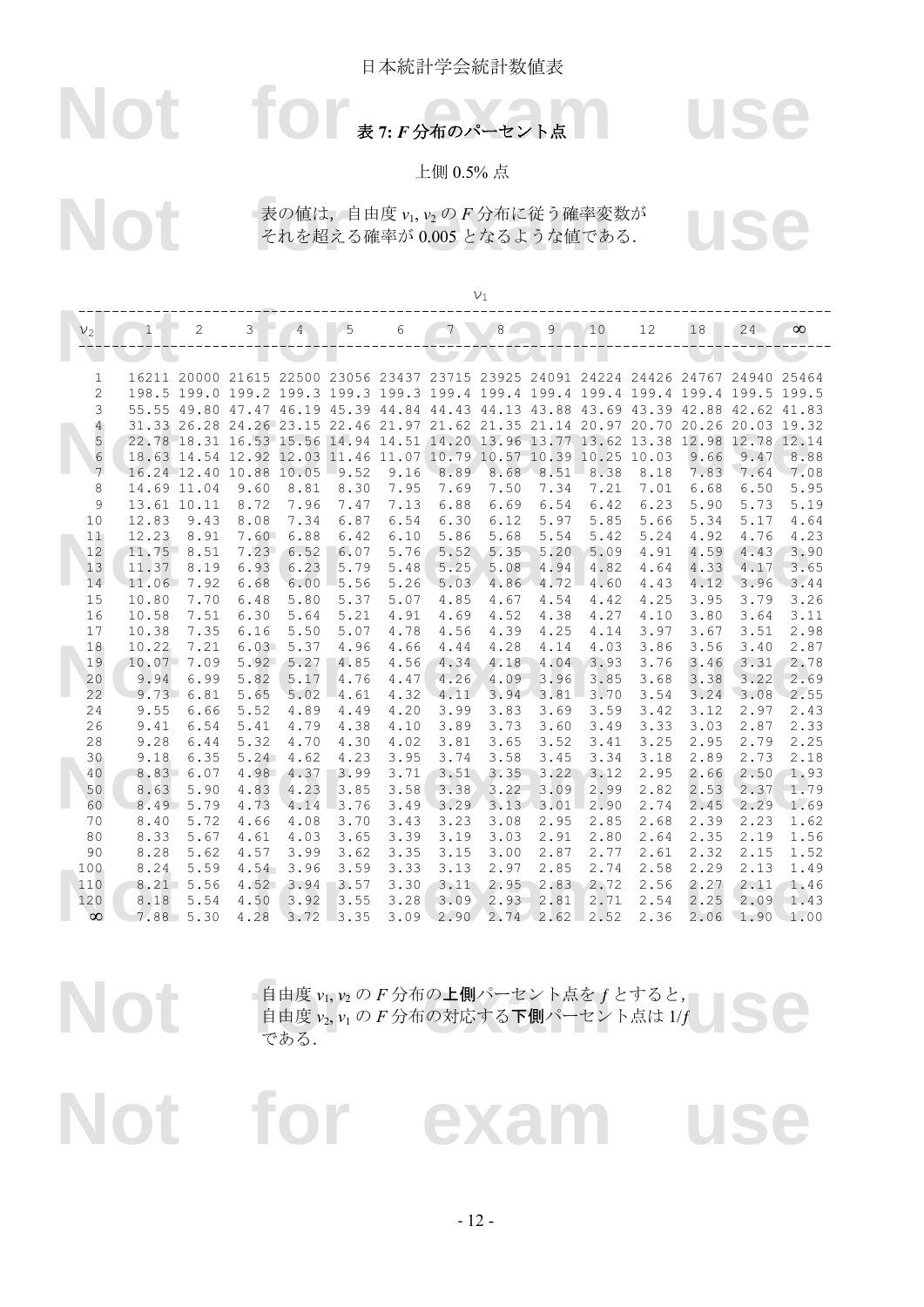Not for **EXAMPLE USE** 

表 **7:** *F* 分布のパーセント点

上側 0.1% 点

表の値は、自由度 v<sub>1</sub>, v<sub>2</sub> の F 分布に従う確率変数が<br>それを超える確率が 0.001 となるような値である. 表の値は,自由度 *ν*1, *ν*<sup>2</sup> の *F* 分布に従う確率変数が それを超える確率が 0.001 となるような値である.

*ν*1

| v <sub>2</sub>  |                              |                | $3-$                        |                              | $5\overline{5}$   | 6    |                                                                                     | 8                 | 9              | 10        | 12   | 18   |                      | $\infty$          |
|-----------------|------------------------------|----------------|-----------------------------|------------------------------|-------------------|------|-------------------------------------------------------------------------------------|-------------------|----------------|-----------|------|------|----------------------|-------------------|
|                 |                              |                |                             |                              |                   |      |                                                                                     |                   |                |           |      |      |                      |                   |
| 1               |                              |                |                             |                              |                   |      | 4053* 5000* 5404* 5625* 5764* 5859* 5929* 5981* 6023* 6056* 6107* 6192* 6235* 6366* |                   |                |           |      |      |                      |                   |
| 2               |                              |                |                             |                              |                   |      | 998.5 999.0 999.2 999.3 999.3 999.3 999.4 999.4 999.4 999.4 999.4 999.4 999.5 999.5 |                   |                |           |      |      |                      |                   |
| 3               |                              |                |                             |                              |                   |      | 167.0 148.5 141.1 137.1 134.6 132.8 131.6 130.6 129.9 129.2 128.3 126.7 125.9 123.5 |                   |                |           |      |      |                      |                   |
| $\overline{4}$  |                              |                |                             |                              |                   |      | 74.14 61.25 56.18 53.44 51.71 50.53 49.66 49.00 48.47 48.05 47.41 46.32 45.77 44.05 |                   |                |           |      |      |                      |                   |
| 5               |                              |                |                             |                              |                   |      | 47.18 37.12 33.20 31.09 29.75 28.83 28.16 27.65 27.24 26.92 26.42 25.57 25.13 23.79 |                   |                |           |      |      |                      |                   |
| 6               |                              |                |                             |                              |                   |      | 35.51 27.00 23.70 21.92 20.80 20.03 19.46 19.03 18.69 18.41 17.99 17.27 16.90 15.75 |                   |                |           |      |      |                      |                   |
| 7               |                              |                |                             |                              |                   |      | 29.25 21.69 18.77 17.20 16.21 15.52 15.02 14.63 14.33 14.08 13.71 13.06 12.73 11.70 |                   |                |           |      |      |                      |                   |
| 8               |                              |                |                             |                              |                   |      | 25.41 18.49 15.83 14.39 13.48 12.86 12.40 12.05 11.77 11.54 11.19 10.60 10.30 9.33  |                   |                |           |      |      |                      |                   |
| 9               |                              |                |                             |                              |                   |      | 22.86 16.39 13.90 12.56 11.71 11.13 10.70 10.37 10.11 9.89 9.57                     |                   |                |           |      |      | 9.01 8.72 7.81       |                   |
| 10              |                              |                |                             |                              |                   |      | 21.04 14.91 12.55 11.28 10.48 9.93 9.52 9.20 8.96 8.75 8.45                         |                   |                |           |      | 7.91 |                      | 7.64 6.76         |
| 11              |                              |                |                             |                              |                   |      | 19.69 13.81 11.56 10.35 9.58 9.05 8.66 8.35 8.12                                    |                   |                | 7.92      | 7.63 | 7.11 | 6.85                 | 6.00              |
| 12              |                              |                | 18.64 12.97 10.80 9.63 8.89 |                              |                   |      | 8.38 8.00 7.71 7.48 7.29                                                            |                   |                |           | 7.00 | 6.51 | 6.25                 | 5.42              |
| 13              |                              |                | 17.82 12.31 10.21 9.07 8.35 |                              |                   | 7.86 | $7.49$ $7.21$ 6.98                                                                  |                   |                | 6.80      | 6.52 | 6.03 |                      | 5.78 4.97         |
| 14              | $17.14$ 11.78 9.73 8.62 7.92 |                |                             |                              |                   |      | $7.44$ $7.08$ 6.80 6.58 6.40                                                        |                   |                |           | 6.13 | 5.66 |                      | 5.41 4.60         |
| 15              |                              |                | 16.59 11.34 9.34 8.25       |                              | 7.57              | 7.09 |                                                                                     | $6.74 \quad 6.47$ | 6.26           | 6.08      | 5.81 | 5.35 | 5.10                 | 4.31              |
| 16              |                              |                | 16.12 10.97 9.01            |                              | 7.94 7.27         | 6.80 |                                                                                     | $6.46$ $6.19$     | 5.98           | 5.81      | 5.55 | 5.09 |                      | 4.85 4.06         |
| 17              |                              |                | 15.72 10.66 8.73            | 7.68                         | 7.02              | 6.56 |                                                                                     | $6.22$ $5.96$     | 5.75           | 5.58      | 5.32 | 4.87 |                      | 4.63 3.85         |
| 18              |                              |                | 15.38 10.39 8.49            |                              | 7.46 6.81         | 6.35 |                                                                                     | 6.02 5.76         | 5.56           | 5.39      | 5.13 | 4.68 | 4.45                 | 3.67              |
| 19              | 15.08 10.16                  |                | 8.28                        |                              | 7.276.62          |      | $6.18$ $5.85$ $5.59$                                                                |                   |                | 5.39 5.22 | 4.97 | 4.52 |                      | 4.29 3.51         |
| 20              | 14.82 9.95                   |                | 8.10                        | 7.10                         | 6.46              | 6.02 |                                                                                     | 5.69 5.44         | 5.24           | 5.08      | 4.82 | 4.38 |                      | $4.15$ $3.38$     |
| 22              | 14.38 9.61                   |                | 7.80                        |                              | $6.81 \quad 6.19$ |      | $5.76$ $5.44$ $5.19$ $4.99$ $4.83$                                                  |                   |                |           | 4.58 | 4.15 |                      | $3.92 \quad 3.15$ |
| 24              | 14.03 9.34                   |                | 7.55                        | 6.59                         | 5.98              | 5.55 |                                                                                     | 5.23 4.99         | 4.80           | 4.64      | 4.39 | 3.96 | 3.74                 | 2.97              |
| 26              | 13.74 9.12                   |                | 7.36                        |                              | $6.41$ $5.80$     | 5.38 |                                                                                     | 5.07 4.83         | 4.64           | 4.48      | 4.24 | 3.81 | 3.59                 | 2.82              |
| 28              | 13.50 8.93                   |                | 7.19                        |                              | $6.25$ $5.66$     | 5.24 | 4.93 4.69                                                                           |                   |                | 4.50 4.35 | 4.11 | 3.69 |                      | $3.46$ 2.69       |
| 30 <sub>1</sub> |                              | 13.29 8.77     |                             | $7.05$ 6.12 5.53             |                   | 5.12 | 4.82                                                                                | 4.58              | 4.39           | 4.24      | 4.00 | 3.58 |                      | 3.36 2.59         |
| 40              |                              | $12.61 - 8.25$ | 6.59                        |                              | $5.70$ $5.13$     |      | 4.73 4.44 4.21 4.02 3.87                                                            |                   |                |           | 3.64 |      | $3.23$ $3.01$ $2.23$ |                   |
| 50              | 12.22                        | 7.96           | 6.34                        |                              | 5.46 4.90         | 4.51 | 4.22                                                                                |                   | 4.00 3.82      | 3.67      | 3.44 | 3.04 | 2.82                 | 2.03              |
| 60              |                              | 11.97 7.77     | 6.17                        |                              | 5.31 4.76         |      | 4.37 4.09 3.86 3.69 3.54                                                            |                   |                |           | 3.32 | 2.91 |                      | 2.69 1.89         |
| 70              |                              | 11.80 7.64     | 6.06                        |                              | 5.20 4.66         | 4.28 |                                                                                     | $3.99$ $3.77$     | 3.60           | 3.45      | 3.23 | 2.83 | 2.61                 | 1.79              |
| 80              |                              | 11.67 7.54     | 5.97                        |                              | 5.12 4.58         | 4.20 |                                                                                     |                   | 3.92 3.70 3.53 | 3.39      | 3.16 |      | 2.76 2.54            | 1.72              |
| 90              |                              | 11.57 7.47     | 5.91                        |                              | $5.06$ 4.53       | 4.15 |                                                                                     | $3.87$ $3.65$     | 3.48           | 3.34      | 3.11 | 2.71 | 2.50                 | 1.66              |
| 100             | 11.50                        | 7.41           |                             | $5.86$ $5.02$ $4.48$         |                   | 4.11 | 3.83                                                                                | 3.61              | 3.44           | 3.30      | 3.07 | 2.68 | 2.46                 | 1.62              |
| 110             | $11.43 - 7.36$               |                |                             | $5.82 \quad 4.98 \quad 4.45$ |                   |      | 4.07 3.79 3.58 3.41 3.26                                                            |                   |                |           | 3.04 | 2.65 |                      | $2.43$ 1.58       |
| 120             | 11.38                        | 7.32           | 5.78                        | 4.95                         | 4.42              | 4.04 | 3.77                                                                                |                   | $3.55$ $3.38$  | 3.24      | 3.02 | 2.62 |                      | 2.40 1.54         |
| $\infty$        | $10.83$ 6.91                 |                | 5.42                        |                              |                   |      | $4.62$ $4.10$ $3.74$ $3.47$ $3.27$ $3.10$ $2.96$ $2.74$                             |                   |                |           |      |      | 2.35 2.13 1.00       |                   |

**Notation を注意:v2=1の行のすべてのパーセント点は 100倍して<br>用いる. 例えば自由度 8,1 の F分布のパーセント点は<br>598100 (有効数字 4 桁) である.** \*注意: *v*<sub>2</sub>=1 の行のすべてのパーセント点は 100 倍して 用いる. 例えば自由度 8,1 の F 分布のパーセント点は 598100 (有効数字 4 桁) である.

自由度 v<sub>1</sub>, v<sub>2</sub> の F 分布の上側パーセント点を f とすると,<br>自由度 v<sub>2</sub>, v<sub>1</sub> の F 分布の対応する下側パーセント点は 1/f<br>である. 自由度 *ν*1, *ν*<sup>2</sup> の *F* 分布の上側パーセント点を *ƒ* とすると, 自由度 *ν*2, *ν*<sup>1</sup> の *F* 分布の対応する下側パーセント点は 1/ƒ である.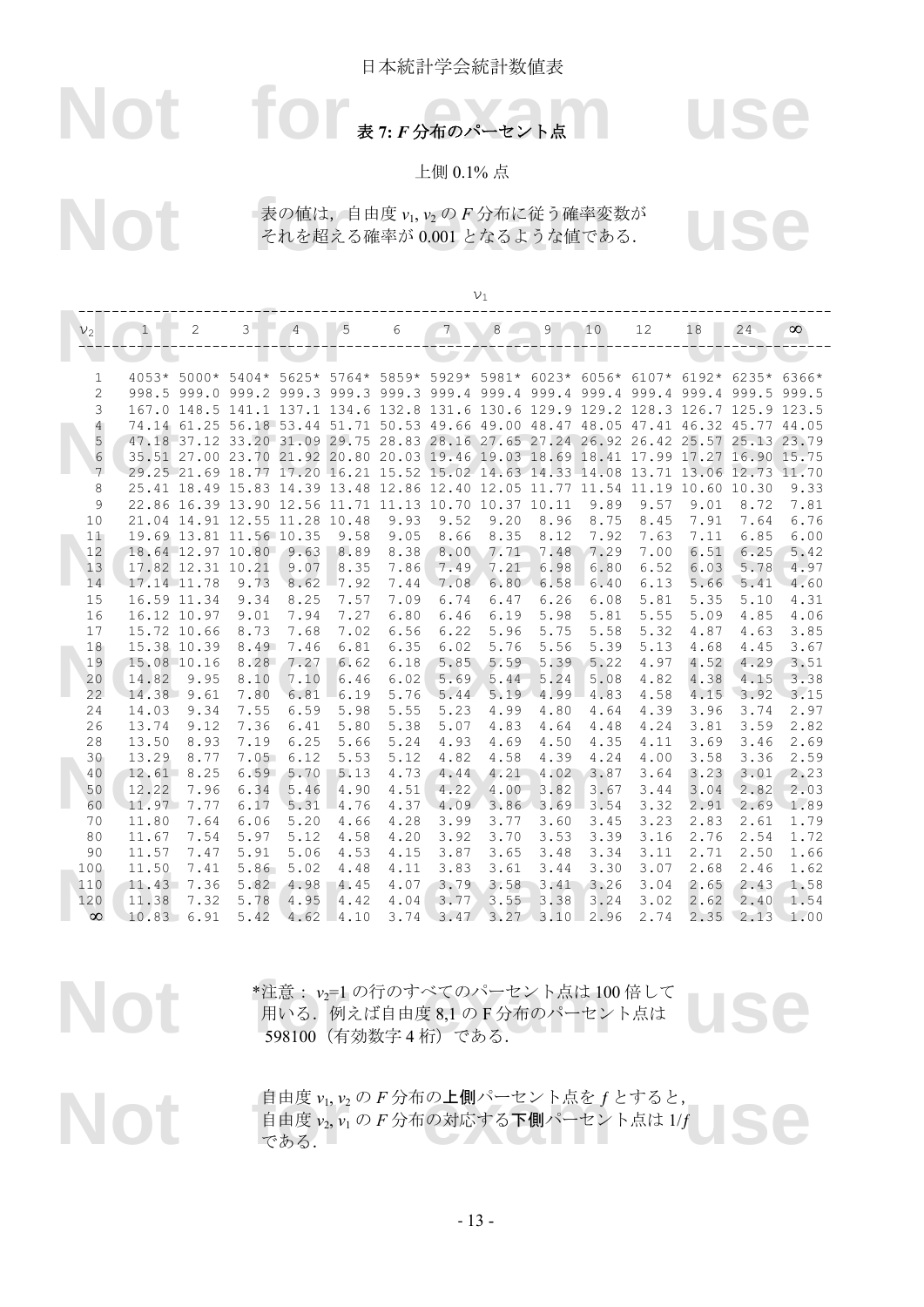Not for <sub>\*8: 相関係数の臨界値</sub> NSC 表 **8:** 相関係数の臨界値

検定に用いる. 表の値は, 片側検定において, 示さ<br>れた有意水準で有意となるために標本相関係数が到<br>達しなければならない最小値である. これらの表は母相関係数 *ρ* が 0 であるという仮説の 検定に用いる. 表の値は、片側検定において、示さ れた有意水準で有意となるために標本相関係数が到 達しなければならない最小値である.

|        |        | ピアソンの積率相関係数 |        |        |                |        | スピアマンの順位相関係数 |        |
|--------|--------|-------------|--------|--------|----------------|--------|--------------|--------|
|        |        | 有意水準        |        |        | 標本の            |        | 有意水準         |        |
| 0.10   | 0.05   | 0.025       | 0.01   | 0.005  | 大きさ            | 0.05   | 0.025        | 0.01   |
| 0.8000 | 0.9000 | 0.9500      | 0.9800 | 0.9900 |                | 1.0000 |              |        |
| 0.6870 | 0.8054 | 0.8783      | 0.9343 | 0.9587 | 5              | 0.9000 | 1,0000       | 1.0000 |
| 0.6084 | 0.7293 | 0.8114      | 0.8822 | 0.9172 | 6              | 0.8286 | 0.8857       | 0.9429 |
| 0.5509 | 0.6694 | 0.7545      | 0.8329 | 0.8745 | 7              | 0.7143 | 0.7857       | 0.8929 |
| 0.5067 | 0.6215 | 0.7067      | 0.7887 | 0.8343 | 8              | 0.6429 | 0.7381       | 0.8333 |
| 0.4716 | 0.5822 | 0.6664      | 0.7498 | 0.7977 | $\overline{9}$ | 0.6000 | 0.7000       | 0.7833 |
| 0.4428 | 0.5494 | 0.6319      | 0.7155 | 0.7646 | $10$           | 0.5636 | 0.6485       | 0.7455 |
| 0.4187 | 0.5214 | 0.6021      | 0.6851 | 0.7348 | 11             | 0.5364 | 0.6182       | 0.7091 |
| 0.3981 | 0.4973 | 0.5760      | 0.6581 | 0.7079 | 12             | 0.5035 | 0.5874       | 0.6783 |
| 0.3802 | 0.4762 | 0.5529      | 0.6339 | 0.6835 | 13             | 0.4835 | 0.5604       | 0.6484 |
| 0.3646 | 0.4575 | 0.5324      | 0.6120 | 0.6614 | 14             | 0.4637 | 0.5385       | 0.6264 |
| 0.3507 | 0.4409 | 0.5140      | 0.5923 | 0.6411 | 15             | 0.4464 | 0.5214       | 0.6036 |
| 0.3383 | 0.4259 | 0.4973      | 0.5742 | 0.6226 | 16             | 0.4294 | 0.5029       | 0.5824 |
| 0.3271 | 0.4124 | 0.4821      | 0.5577 | 0.6055 | 17             | 0.4142 | 0.4877       | 0.5662 |
| 0.3170 | 0.4000 | 0.4683      | 0.5425 | 0.5897 | 18             | 0.4014 | 0.4716       | 0.5501 |
| 0.3077 | 0.3887 | 0.4555      | 0.5285 | 0.5751 | 19             | 0.3912 | 0.4596       | 0.5351 |
| 0.2992 | 0.3783 | 0.4438      | 0.5155 | 0.5614 | 20             | 0.3805 | 0.4466       | 0.5218 |
| 0.2914 | 0.3687 | 0.4329      | 0.5034 | 0.5487 | 21             | 0.3701 | 0.4364       | 0.5091 |
| 0.2841 | 0.3598 | 0.4227      | 0.4921 | 0.5368 | 22             | 0.3608 | 0.4252       | 0.4975 |
| 0.2774 | 0.3515 | 0.4133      | 0.4815 | 0.5256 | 23             | 0.3528 | 0.4160       | 0.4862 |
| 0.2711 | 0.3438 | 0.4044      | 0.4716 | 0.5151 | 24             | 0.3443 | 0.4070       | 0.4757 |
| 0.2653 | 0.3365 | 0.3961      | 0.4622 | 0.5052 | 25             | 0.3369 | 0.3977       | 0.4662 |
| 0.2598 | 0.3297 | 0.3882      | 0.4534 | 0.4958 | 26             | 0.3306 | 0.3901       | 0.4571 |
| 0.2546 | 0.3233 | 0.3809      | 0.4451 | 0.4869 | 27             | 0.3242 | 0.3828       | 0.4487 |
| 0.2497 | 0.3172 | 0.3739      | 0.4372 | 0.4785 | 28             | 0.3180 | 0.3755       | 0.4401 |
| 0.2451 | 0.3115 | 0.3673      | 0.4297 | 0.4705 | 29             | 0.3118 | 0.3685       | 0.4325 |
| 0.2407 | 0.3061 | 0.3610      | 0.4226 | 0.4629 | 30             | 0.3063 | 0.3624       | 0.4251 |
| 0.2070 | 0.2638 | 0.3120      | 0.3665 | 0.4026 | 40             | 0.2640 | 0.3128       | 0.3681 |
| 0.1843 | 0.2353 | 0.2787      | 0.3281 | 0.3610 | 50             | 0.2353 | 0.2791       | 0.3293 |
| 0.1678 | 0.2144 | 0.2542      | 0.2997 | 0.3301 | 60             | 0.2144 | 0.2545       | 0.3005 |
| 0.1550 | 0.1982 | 0.2352      | 0.2776 | 0.3060 | 70             | 0.1982 | 0.2354       | 0.2782 |
| 0.1448 | 0.1852 | 0.2199      | 0.2597 | 0.2864 | 80             | 0.1852 | 0.2201       | 0.2602 |
| 0.1364 | 0.1745 | 0.2072      | 0.2449 | 0.2702 | 90             | 0.1745 | 0.2074       | 0.2453 |
| 0.1292 | 0.1654 | 0.1966      | 0.2324 | 0.2565 | 100            | 0.1654 | 0.1967       | 0.2327 |

# **Not for exam use Not for exam use**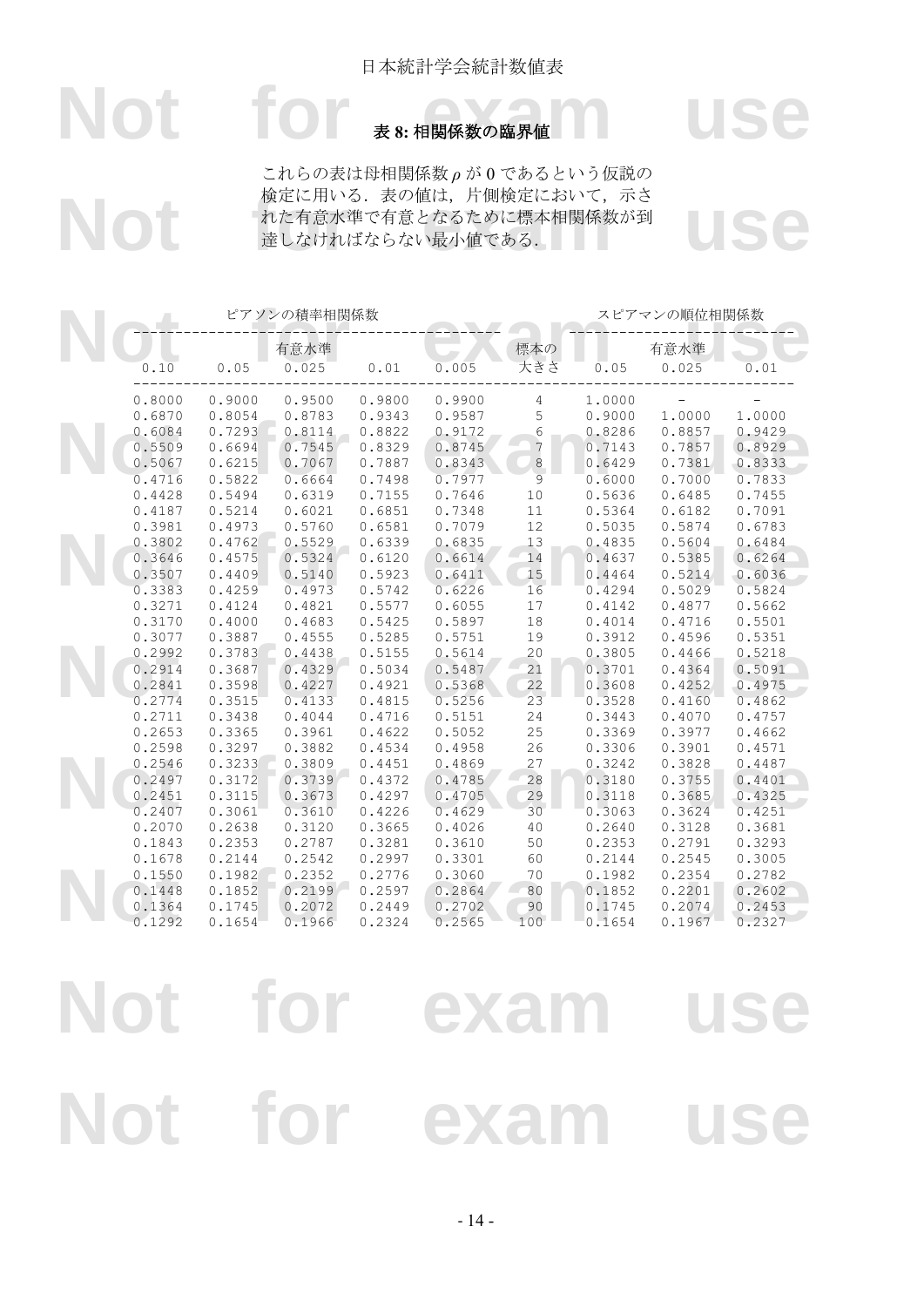## Not for <sub>表9: ダービン・ワトソン統計量</sub>

 $d_{\text{L}}$  と  $d_{\text{U}}$  の有意点: 5%

|          |                      |                  |                      |                  | $u_L \subset u_U \cup \mathcal{H}$ 思 点 . 370 |                       |                      |                  |                      |                  |
|----------|----------------------|------------------|----------------------|------------------|----------------------------------------------|-----------------------|----------------------|------------------|----------------------|------------------|
|          |                      |                  |                      |                  |                                              |                       |                      |                  |                      |                  |
|          | $k' = 1$             |                  | $k' = 2$             |                  | $k' = 3$                                     |                       |                      | $=4$             |                      |                  |
| n        | $d_{\text{\tiny L}}$ | $d_{\mathtt{U}}$ | $d_{\text{\tiny L}}$ | $d_{\mathtt{U}}$ | $d_{\text{\tiny L}}$                         | $d_{\mathtt{U}}$      | $d_{\text{\tiny L}}$ | $d_{\mathtt{U}}$ | $d_{\text{\tiny L}}$ | $d_{\mathtt{U}}$ |
| 15       | 1.08                 | 1.36             | 0.95                 | 1.54             | 0.82                                         | 1.75                  | 0.69                 | 1.97             | 0.56                 | 2.21             |
| 16       | 1.10                 | 1.37             | 0.98                 | 1.54             | 0.86                                         | 1.73                  | 0.74                 | 1.93             | 0.62                 | 2.15             |
| 17       | 1.13                 | 1.38             | 1.02                 | 1.54             | 0.90                                         | 1.71                  | 0.78                 | 1.90             | 0.67                 | 2.10             |
| $18\,$   | 1.16                 | 1.39             | 1.05                 | 1.53             | 0.93                                         | 1.69                  | 0.82                 | 1.87             | 0.71                 | 2.06             |
| 19       | 1.18                 | 1.40             | 1.08                 | 1.53             | 0.97                                         | 1.68                  | 0.86                 | 1.85             | 0.75                 | 2.02             |
| $20$     | 1.20                 | 1.41             | 1.10                 | 1.54             | 1.00                                         | 1.68                  | 0.90                 | 1.83             | 0.79                 | 1.99             |
| 21       | 1.22                 | 1.42             | $1.13 -$             | 1.54             | 1.03                                         | 1.67                  | 0.93                 | 1.81             | 0.83                 | 1.96             |
| 22<br>23 | 1.24                 | 1.43             | 1.15                 | 1.54             | 1.05                                         | 1.66<br>$1.66 - 0.99$ | 0.96                 | 1.80             | 0.86                 | 1.94<br>1.92     |
| 24       | 1.26<br>1.27         | 1.44             | 1.17<br>1.19         | 1.54<br>1.55     | 1.08<br>1.10                                 | 1.66                  | 1.01                 | 1.79<br>1.78     | 0.90<br>0.93         | 1.90             |
| 25       | 1.29                 | 1.45<br>1.45     | 1.21                 | 1.55             | 1.12                                         | 1.66                  | 1.04                 | 1.77             | 0.95                 | 1.89             |
| 26       | 1.30                 | 1.46             | 1.22                 | 1.55             | 1.14                                         | 1.65                  | 1.06                 | 1.76             | 0.98                 | 1.88             |
| 27       | 1.32                 | 1.47             | $1.24 -$             | 1.56             | 1.16                                         | 1.65                  | 1.08                 | 1.76             | 1.01                 | 1.86             |
| 28       | 1.33                 | 1.48             | 1.26                 | 1.56             | 1.18                                         | 1.65                  | 1.10                 | 1.75             | 1.03                 | 1.85             |
| 29       | 1.34                 | 1.48             | 1.27                 | 1.56             | 1.20                                         |                       | $1.65 - 1.12$        | 1.74             | 1.05                 | 1.84             |
| $30$     | 1.35                 | 1.49             | 1.28                 | 1.57             | 1.21                                         | 1.65                  | 1.14                 | 1.74             | 1.07                 | 1.83             |
| $31\,$   | 1.36                 | 1.50             | 1.30                 | 1.57             | 1.23                                         | 1.65                  | 1.16                 | 1.74             | 1.09                 | 1.83             |
| 32       | 1.37                 | 1.50             | 1.31                 | 1.57             | 1.24                                         | 1.65                  | 1.18                 | 1.73             | 1.11                 | 1.82             |
| 33       | 1.38                 | 1.51             | 1.32                 | 1.58             | 1.26                                         | 1.65                  | 1.19                 | 1.73             | 1.13                 | 1.81             |
| 34       | 1.39                 | 1.51             | 1.33                 | 1.58             | 1.27                                         | 1.65                  | 1.21                 | 1.73             | 1.15                 | 1.81             |
| 35       | 1.40                 | 1.52             | 1.34                 | 1.58             | 1.28                                         | 1.65                  | 1.22                 | 1.73             | 1.16                 | 1.80             |
| 36       | 1.41                 | 1.52             | 1.35                 | 1.59             | 1.29                                         | 1.65                  | 1.24                 | 1.73             | 1.18                 | 1.80             |
| 37       | 1.42                 | 1.53             | 1.36                 | 1.59             | 1.31                                         | 1.66                  | 1.25                 | 1.72             | 1.19                 | 1.80             |
| 38       | 1.43                 | 1.54             | 1.37                 | 1.59             | 1.32                                         | 1.66                  | 1.26                 | 1.72             | 1.21                 | 1.79             |
| 39       | 1.43                 | 1.54             | 1.38                 | 1.60             | 1.33                                         | 1.66                  | 1.27                 | 1.72             | 1.22                 | 1.79             |
| 40       | 1.44                 | 1.54             | 1.39                 | 1.60             | 1.34                                         | 1.66                  | 1.29                 | 1.72             | 1.23                 | 1.79             |
| 45       | 1.48                 | 1.57             | 1.43                 | 1.62             | 1.38                                         | 1.67                  | 1.34                 | 1.72             | 1.29                 | 1.78             |
| 50       | 1.50                 | 1.59             | 1.46                 | 1.63             | 1.42                                         | 1.67                  | 1.38                 | 1.72             | 1.34                 | 1.77             |
| 55       | 1.53                 | 1.60             | 1.49                 | 1.64             | 1.45                                         | 1.68                  | 1.41                 | 1.72             | 1.38                 | 1.77             |
| 60<br>65 | 1.55<br>1.57         | 1.62<br>1.63     | 1.51                 | 1.65<br>1.66     | 1.48<br>1.50                                 | 1.69<br>1.70          | 1.44<br>1.47         | 1.73<br>1.73     | 1.41<br>1.44         | 1.77             |
|          | 1.58                 |                  | 1.54                 |                  | 1.52                                         | 1.70                  | 1.49                 |                  | 1.46                 | 1.77             |
| 70<br>75 | 1.60                 | 1.64<br>1.65     | 1.55<br>1.57         | 1.67<br>1.68     | 1.54                                         | 1.71                  | 1.51                 | 1.74<br>1.74     | 1.49                 | 1.77<br>1.77     |
| 80       | 1.61                 | 1.66             | 1.59                 | 1.69             | 1.56                                         | 1.72                  | 1.53                 | 1.74             | 1.51                 | 1.77             |
| 85       | 1.62                 | 1.67             | 1.60                 | 1.70             | 1.57                                         | 1.72                  | 1.55                 | 1.75             | 1.52                 | 1.77             |
| 90       | 1.63                 | 1.68             | 1.61                 | 1.70             | 1.59                                         | 1.73                  | 1.57                 | 1.75             | 1.54                 | 1.78             |
| 95       | 1.64                 | 1.69             | 1.62                 | 1.71             | 1.60                                         | 1.73                  | 1.58                 | 1.75             | 1.56                 | 1.78             |
| 100      | 1.65                 | 1.69             | 1.63                 | 1.72             | 1.61                                         | 1.74                  | 1.59                 | 1.76             | 1.57                 | 1.78             |
|          |                      |                  |                      |                  |                                              |                       |                      |                  |                      |                  |
|          |                      |                  |                      |                  |                                              |                       |                      |                  |                      |                  |

注意: *k*' = 定数項以外の説明変数の個数.

**Not for exam use**

- 15 -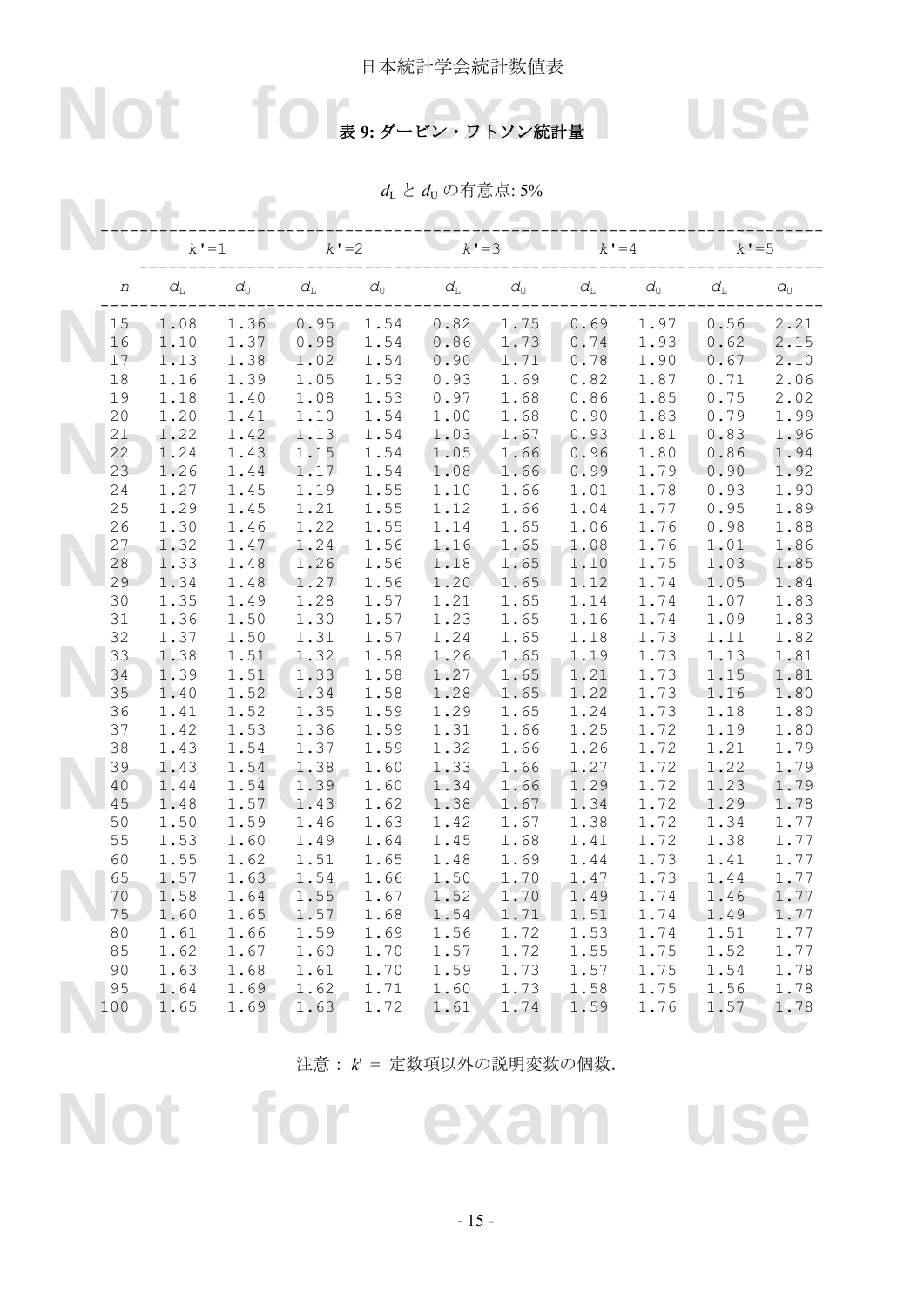## Not for <sub>表9: ダービン・ワトソン統計量</sub>

 $d_{\text{L}}$  と  $d_{\text{U}}$  の有意点: 1%

|              |                      |                   |                      |                  |                      | $u_{\rm L} \subset u_{\rm U}$ ワーイ 思 点 . 170 |                      |                  |                |                  |
|--------------|----------------------|-------------------|----------------------|------------------|----------------------|---------------------------------------------|----------------------|------------------|----------------|------------------|
|              |                      |                   |                      |                  |                      |                                             |                      |                  |                |                  |
|              | $k' = 1$             |                   | $k' = 2$             |                  | $k' = 3$             |                                             |                      | $=4$             |                |                  |
| n            | $d_{\text{\tiny L}}$ | $d_{\mathtt{U}}$  | $d_{\text{\tiny L}}$ | $d_{\mathtt{U}}$ | $d_{\text{\tiny L}}$ | $d_{\mathtt{U}}$                            | $d_{\text{\tiny L}}$ | $d_{\mathtt{U}}$ | $d_{\text{L}}$ | $d_{\mathtt{U}}$ |
| 15           | 0.81                 | 1.07              | 0.70                 | 1.25             | 0.59                 | 1.46                                        | 0.49                 | 1.70             | 0.39           | 1.96             |
| 16           | 0.84                 | 1.09              | 0.74                 | 1.25             | 0.63                 | 1.44                                        | 0.53                 | 1.66             | 0.44           | 1.90             |
| 17<br>$1\,8$ | 0.87<br>0.90         | 1.10<br>1.12      | 0.77<br>0.80         | 1.25<br>1.26     | 0.67<br>0.71         | 1.43<br>1.42                                | 0.57<br>0.61         | 1.63<br>1.60     | 0.48<br>0.52   | 1.85<br>1.80     |
| 19           | 0.93                 | 1.13              | 0.83                 | 1.26             | 0.74                 | 1.41                                        | 0.65                 | 1.58             | 0.56           | 1.77             |
| $20$         | 0.95                 | 1.15              | 0.86                 | 1.27             | 0.77                 | 1.41                                        | 0.68                 | 1.57             | 0.60           | 1.74             |
| 21           | 0.97                 | 1.16              | $0.89 -$             | 1.27             | 0.80                 | 1.41                                        | 0.72                 | 1.55             | 0.63           | 1.71             |
| 22           | 1.00                 | 1.17              | 0.91                 | 1.28             | 0.83                 | 1.40                                        | 0.75                 | 1.54             | 0.66           | 1.69             |
| 23           | 1.02                 | 1.19              | 0.94                 | 1.29             | 0.86                 | 1.40 0.77                                   |                      | 1.53             | 0.70           | 1.67             |
| 24           | 1.04                 | 1.20              | 0.96                 | 1.30             | 0.88                 | 1.41                                        | 0.80                 | 1.53             | 0.72           | 1.66             |
| 25           | 1.05                 | 1.21              | 0.98                 | 1.30             | 0.90                 | 1.41                                        | 0.83                 | 1.52             | 0.75           | 1.65             |
| 26<br>27     | 1.07<br>1.09         | 1.22              | 1.00<br>1.02         | 1.31             | 0.93                 | 1.41                                        | 0.85                 | 1.52<br>1.51     | 0.78<br>0.81   | 1.64<br>1.63     |
| 28           | 1.10                 | 1.23<br>1.24      | 1.04                 | 1.32<br>1.32     | 0.95<br>0.97         | 1.41<br>1.41                                | 0.88<br>0.90         | 1.51             | 0.83           | 1.62             |
| 29           | 1.12                 | 1.25              | 1.05                 | 1.33             | 0.99                 | 1.42                                        | 0.92                 | 1.51             | 0.85           | 1.61             |
| $30$         | 1.13                 | 1.26              | 1.07                 | 1.34             | 1.01                 | 1.42                                        | 0.94                 | 1.51             | 0.88           | 1.61             |
| 31           | 1.15                 | 1.27              | 1.08                 | 1.34             | 1.02                 | 1.42                                        | 0.96                 | 1.51             | 0.90           | 1.60             |
| 32           | 1.16                 | 1.28              | 1.10                 | 1.35             | 1.04                 | 1.43                                        | 0.98                 | 1.51             | 0.92           | 1.60             |
| 33           | 1.17                 | 1.29              | $1.11 -$             | 1.36             | 1.05                 | 1.43                                        | 1.00                 | 1.51             | 0.94           | 1.59             |
| 34           | 1.18                 | 1.30              | 1.13                 | 1.36             | 1.07                 | 1.43                                        | 1.01                 | 1.51             | 0.95           | 1.59             |
| 35           | 1.19                 | 1.31              | 1.14                 | 1.37             | 1.08                 | 1.44                                        | 1.03                 | 1.51             | 0.97           | 1.59             |
| 36<br>37     | 1.21                 | 1.32              | 1.15                 | 1.38             | 1.10                 | 1.44                                        | 1.04                 | 1.51             | 0.99           | 1.59             |
| 38           | 1.22<br>1.23         | 1.32<br>1.33      | 1.16<br>1.18         | 1.38<br>1.39     | 1.11<br>1.12         | 1.45<br>1.45                                | 1.06<br>1.07         | 1.51<br>1.52     | 1.00<br>1.02   | 1.59<br>1.58     |
| 39           | 1.24                 | 1.34              | 1.19                 | 1.39             | 1.14                 | 1.45                                        | 1.09                 | 1.52             | 1.03           | 1.58             |
| 40           | 1.25                 | 1.34              | 1.20                 | 1.40             | 1.15                 | 1.46                                        | 1.10                 | 1.52             | 1.05           | 1.58             |
| 45           | 1.29                 | 1.38              | 1.24                 | 1.42             | 1.20                 | 1.48                                        | 1.16                 | 1.53             | 1.11           | 1.58             |
| 50           | 1.32                 | 1.40              | 1.28                 | 1.45             | 1.24                 | 1.49                                        | 1.20                 | 1.54             | 1.16           | 1.59             |
| 55           | 1.36                 | 1.43              | 1.32                 | 1.47             | 1.28                 | 1.51                                        | 1.25                 | 1.55             | 1.21           | 1.59             |
| 60           | 1.38                 | 1.45              | 1.35                 | 1.48             | 1.32                 | 1.52                                        | 1.28                 | 1.56             | 1.25           | 1.60             |
| 65           | 1.41                 | 1.47 <sub>0</sub> | 1.38                 | 1.50             | 1.35                 | 1.53                                        | 1.31                 | 1.57             | 1.28           | 1.61             |
| 70           | 1.43                 | 1.49              | 1.40                 | 1.52             | 1.37                 | 1.55                                        | 1.34                 | 1.58             | 1.31           | 1.61             |
| 75<br>80     | 1.45<br>1.47         | 1.50<br>1.52      | 1.42<br>1.44         | 1.53<br>1.54     | 1.39<br>1.42         | 1.56<br>1.57                                | 1.37<br>1.39         | 1.59<br>1.60     | 1.34<br>1.36   | 1.62<br>1.62     |
| 85           | 1.48                 | 1.53              | 1.46                 | 1.55             | 1.43                 | 1.58                                        | 1.41                 | 1.60             | 1.39           | 1.63             |
| 90           | 1.50                 | 1.54              | 1.47                 | 1.56             | 1.45                 | 1.59                                        | 1.43                 | 1.61             | 1.41           | 1.64             |
| 95           | 1.51                 | $1.55 -$          | 1.49                 | 1.57             | 1.47                 | 1.60                                        | 1.45                 | 1.62             | 1.42           | 1.64             |
| 100          | 1.52                 | 1.56              | 1.50                 | 1.58             | 1.48                 | 1.60                                        | 1.46                 | 1.63             | 1.44           | 1.65             |

注意: *k*' = 定数項以外の説明変数の個数.

**Not for exam use**

- 16 -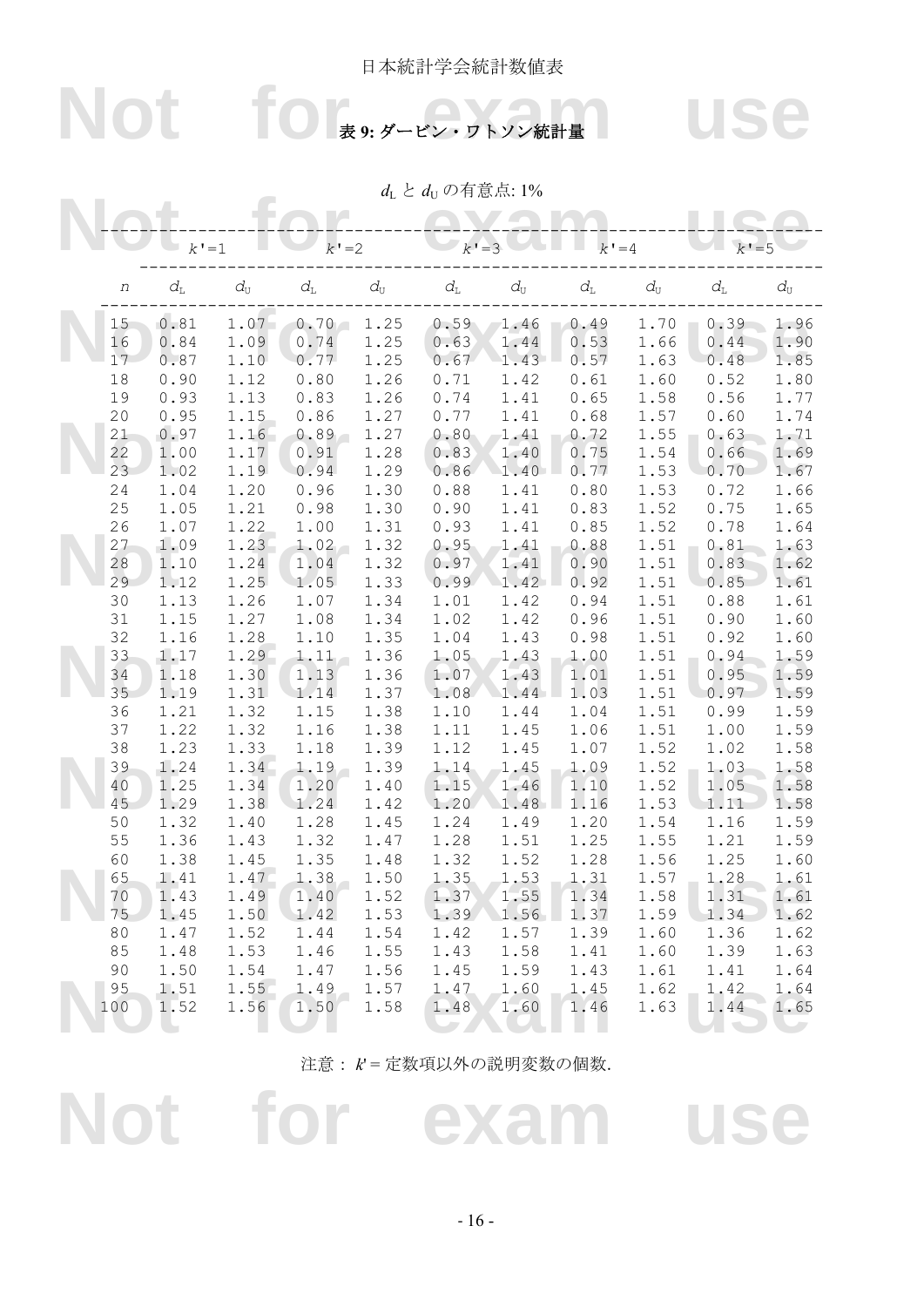**Notified to the form of the set of the set of the set of the set of the set of the set of the set of the set of the set of the set of the set of the set of the set of the set of the set of the set of the set of the set** 

**Notation Service Service Service Service Service Service Service Service Service Service Service Service Service Service Service Service Service Service Service Service Service Service Service Service Service Service Se** 以下の表は,片側検定において,示された有意水準で 統計的に有意となるためのウィルコクソン順位和統計 量 *T* の最大値を与えている.順位の和を取る標本の大 きさを *n*<sup>1</sup> とし,もう一方の標本の大きさを *n*<sup>2</sup> とする.

マン・ウィットニー検定統計量 *U* の対応する臨界値は,